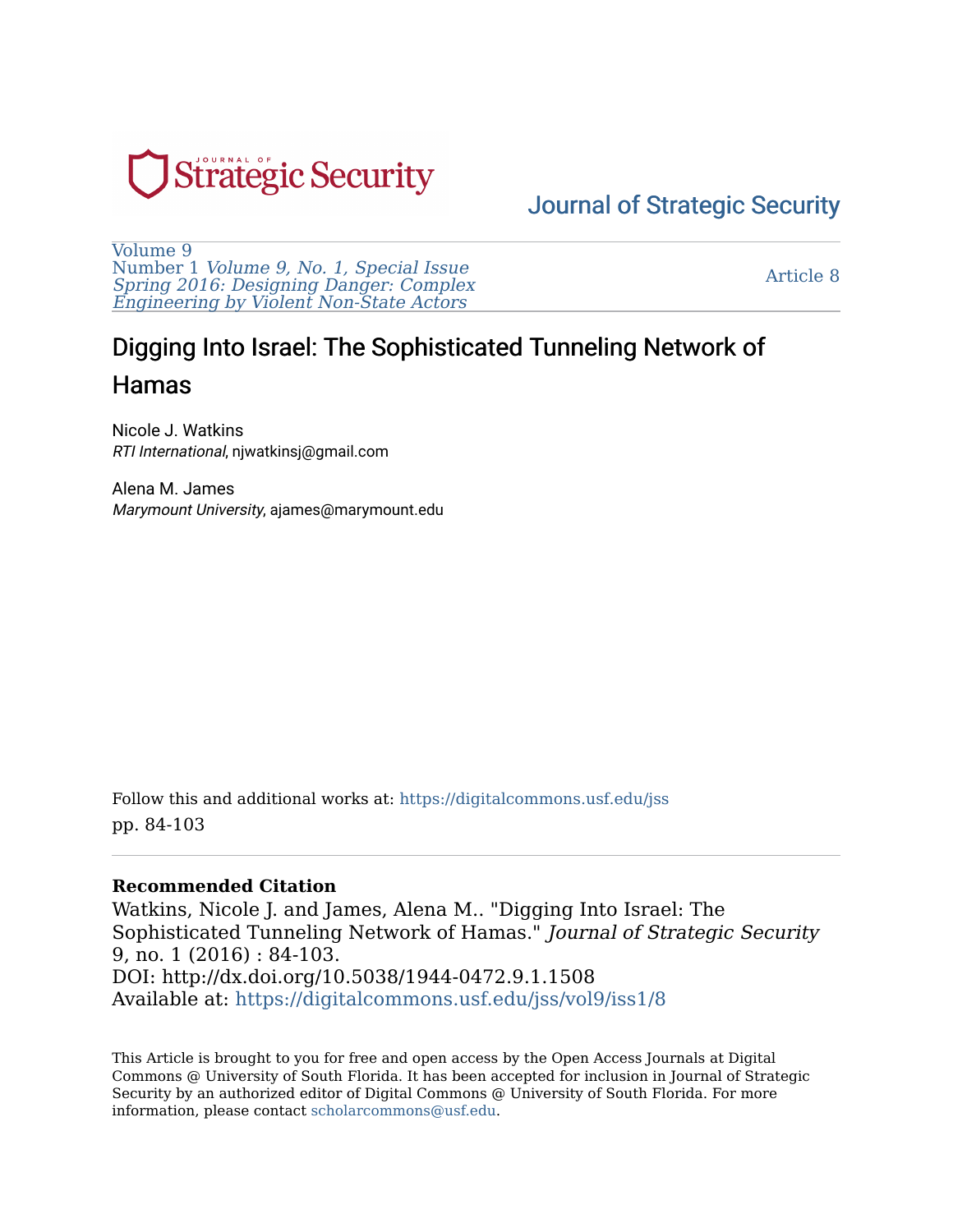## **Digging Into Israel: The Sophisticated Tunneling Network of Hamas**

#### **Abstract**

By the end of Operation Protective Edge in August 2014, the Israel Defense Force (IDF) claimed to have discovered and destroyed more than 30 tunnels spanning from beneath Gaza into Israeli territory. Hamas officials have praised these tunnels as an innovative approach to fighting an asymmetric war with a far more conventionally powerful Israel. The purpose of this case study is to examine the complexity of Hamas' vast tunneling network by assessing the motivations behind the group's decision to construct the network, to identify the factors that enabled Hamas to engage in such a complex engineering task, and to assess the level of effectiveness of the tunnel network both strategically and tactically against the IDF.

#### Acknowledgements

This work was supported by Sandia National Laboratories, Contract #1525332. Any opinions, findings, conclusions and recommendations in this issue are those of the authors and do not necessarily reflect views of Sandia National Laboratories or the U.S. Department of Energy.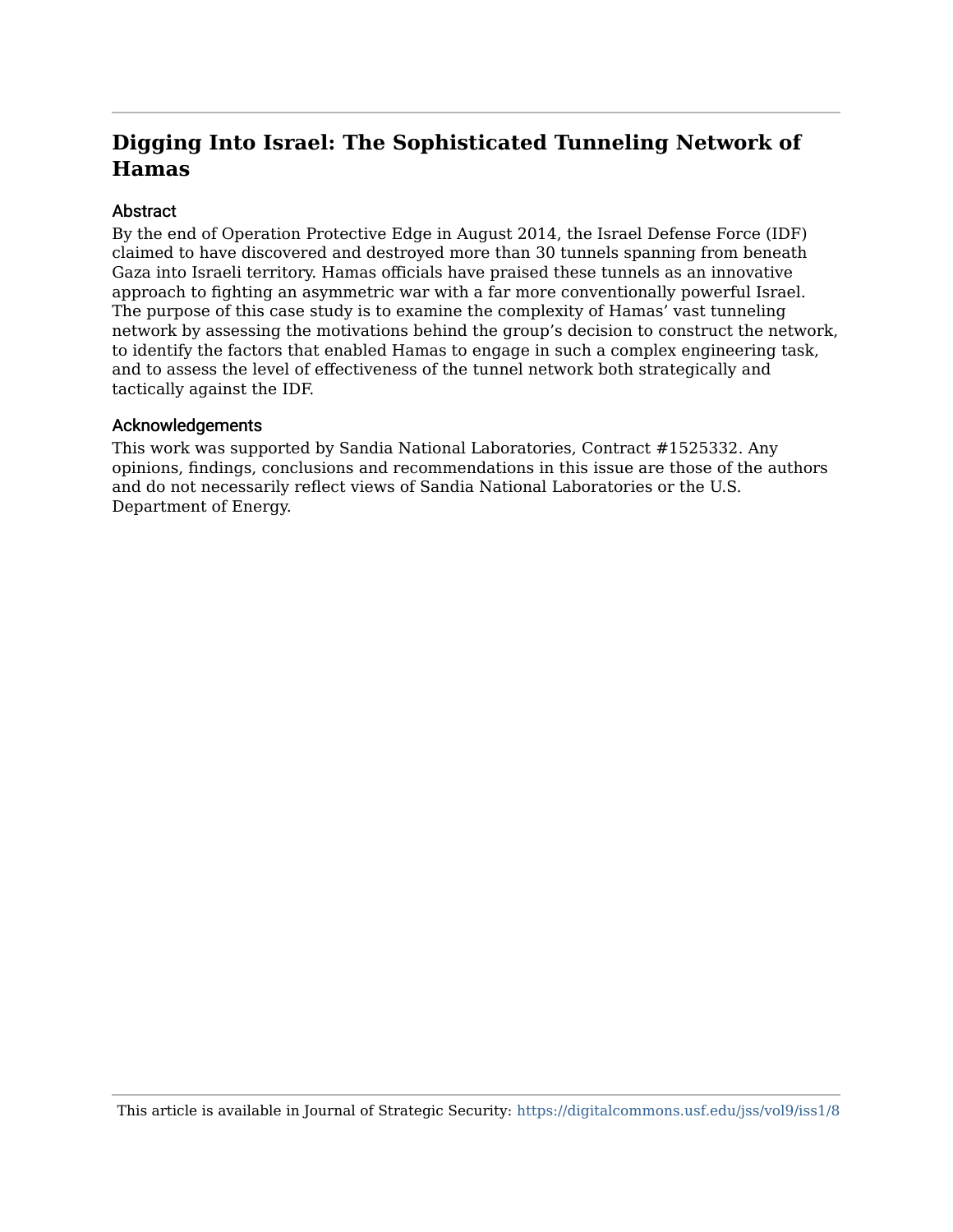# **Introduction**

Underground tunnels have long been used in wartime as both an offensive and defensive military strategy. <sup>1</sup> The motivations underlying groups' decision to engage in tunnel warfare may vary, but oft cited reasons include the inherent difficulty associated with finding subterranean structures, and the convenient freedom of movement allowed to those who use them.<sup>2</sup> The purpose of this case study is to provide an exploratory look into why Hamas (*Harakat al-Muqāwamah al-Islāmiyyah*—Islamic Resistance Movement3) elected to engage in the complex engineering task of constructing a tunneling network into Israel, to describe how this process likely played out, and to assess the effectiveness of these tunnels as a strategy in Hamas' ongoing conflict with Israel. Using open sources, we argue that, whether intentional or not, the tunnel network was a successful undertaking by the organization in several regards: 1. the successful construction of the tunnels themselves,<sup>4</sup> 2. the negative psychological impact the tunnels produced on Israeli citizens, and 3. the (limited) success the tunnels have brought in allowing Hamas militants entry into Israel. The following section describes the historical context of tunneling and Hamas' tunneling activity in Gaza. The Decision and Implementation sections will examine the plausible factors leading to Hamas' decision to engage in this complex engineering feat, and details of how the tunnel network was most likely constructed. The Analysis section discusses whether the group's decision to construct tunnels was a successful undertaking, while the Conclusion section offers some overarching remarks.

 $\overline{a}$ <sup>1</sup> Allen D. Reece, "A Historical Analysis of Tunnel Warfare and the Contemporary Perspective," *School of Advanced Military Studies*, December 18, 1997: 1-63, available at: *http://www.dtic.mil/dtic/tr/fulltext/u2/a339626.pdf.*

<sup>2</sup> Ibid.

<sup>3</sup> Levitt, Matthew, *Hamas: Politics, Charity, and Terrorism in the Service of Jihad*. (New Haven: Yale University Press, 2006), 324.

<sup>4</sup> For recent information on tunnel collapses during the first part of 2016, see: "Hamas Operative Killed in Fourth Gaza Tunnel Collapse in Recent Weeks," *Jerusalem Post*, February 9, 2016, available at: *[http://www.jpost.com/Arab-Israeli-Conflict/Hamas](http://www.jpost.com/Arab-Israeli-Conflict/Hamas-operative-killed-in-fourth-Gaza-tunnel-collapse-in-recent-weeks-444356)[operative-killed-in-fourth-Gaza-tunnel-collapse-in-recent-weeks-444356](http://www.jpost.com/Arab-Israeli-Conflict/Hamas-operative-killed-in-fourth-Gaza-tunnel-collapse-in-recent-weeks-444356)*.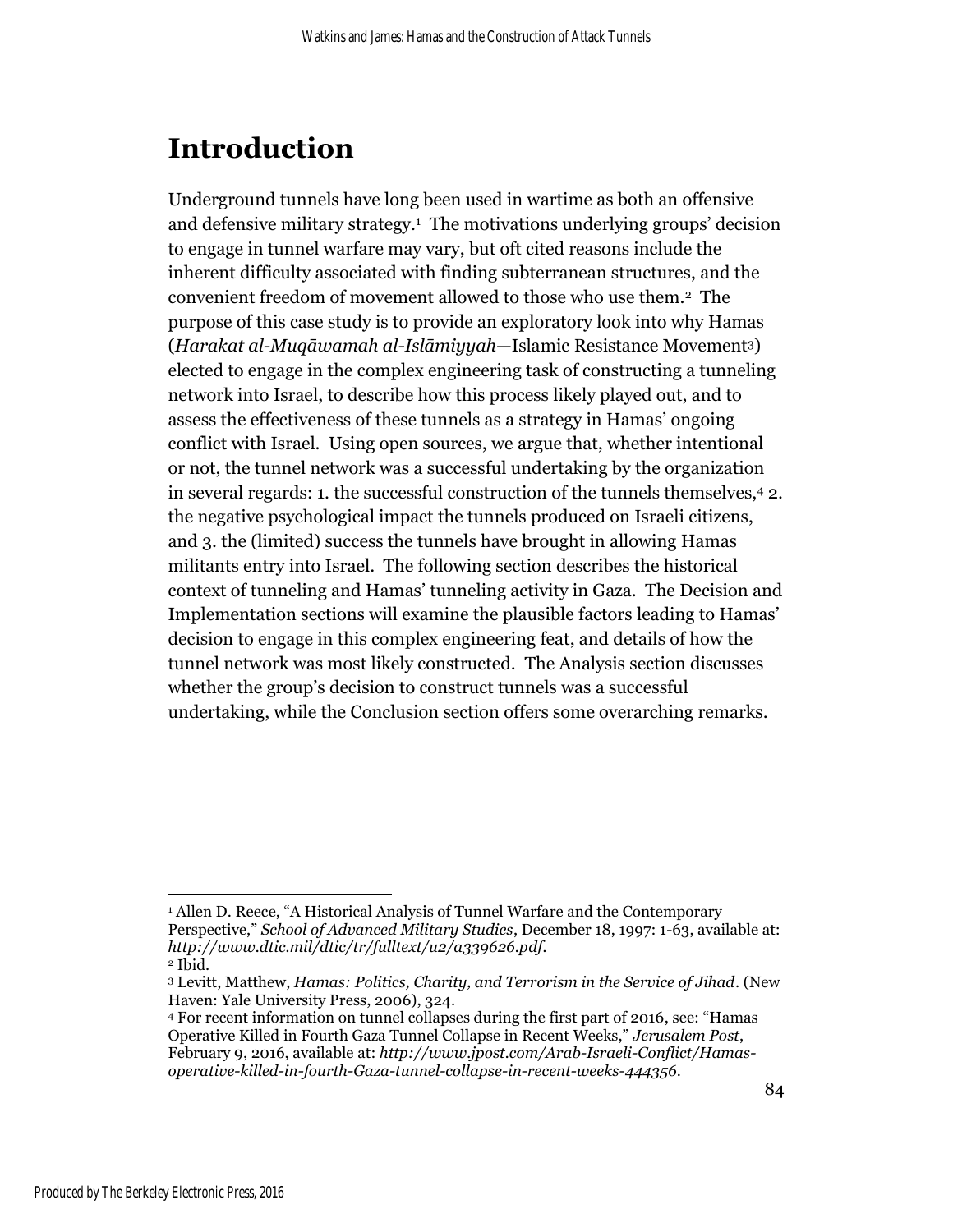### Context

### *Historical Use of Tunnel Warfare*

Tunnels have long been used in times of conflict. 5 The use of tunneling in historical conflicts has stemmed from a desire and/or need to remain difficult to detect.<sup>6</sup> Perhaps one of the most familiar examples of tunnel warfare is the Viet Cong's use of underground tunnels during the Vietnam War. These tunnels sometimes connected villages and homes, and were the underground location for some public facilities, like hospitals. <sup>7</sup> These subterranean structures enabled the Viet Cong to evade the U.S. military and conduct surprise attacks. Because they are inherently difficult to locate and target**,**  tunnels can provide a valuable defensive asset for groups that are capable of constructing them. Upon their discovery, it is also difficult to accurately assess the extent of tunnel networks without proper and specialized equipment.<sup>8</sup> This difficulty in developing an adequate and accurate assessment of an opponent's tunneling network impacts the destruction process; this may not always be a straightforward task, as parts of a tunnel may remain intact even if entrances are seemingly destroyed.<sup>9</sup> The many difficulties associated with locating, assessing, and fully destroying a tunnel system, in conjunction with the historical precedence of tunneling in Gaza for smuggling purposes, is likely to have influenced Hamas' decision to construct its own tunnel system into Israel.

#### *Hamas' Historical Use of Tunnels*

In October 2013, the Israeli Defense Forces (IDF), acting upon information received from an unidentified source, discovered a subterranean tunnel leading from Gaza into Israeli territory.<sup>10</sup> The tunnel, with a total length of 1,800 meters, stretched 300 meters into Israel, and was later claimed to be the work of Hamas, the current governing organization in the Gaza strip and a

 $\overline{a}$ <sup>5</sup> Donald M. Heilig, "Subterranean Warfare: A Counter to U.S. Airpower," *Air University*, April, 2000: 1-34, available at: *http://www.specwar.info/taktika-strategie/podzemneoperacie-v-mestskom-prostredi/subterranean-warfare-a-counter-to-us-airpower.pdf. <sup>6</sup>* Ibid.

<sup>7</sup> Reece, "A Historical Analysis of Tunnel Warfare and the Contemporary Perspective." <sup>8</sup> Heilig, "Subterranean Warfare: A Counter to U.S. Airpower."

<sup>9</sup> Ibid.

<sup>10</sup> Gilli Cohen, "Where Did the Cement Come From? Leak Leads to Discovery of Megatunnel From Gaza to Israel," October 23, 2013, available at:

*http://www.haaretz.com/news/diplomacy-defense/.premium-1.552162.*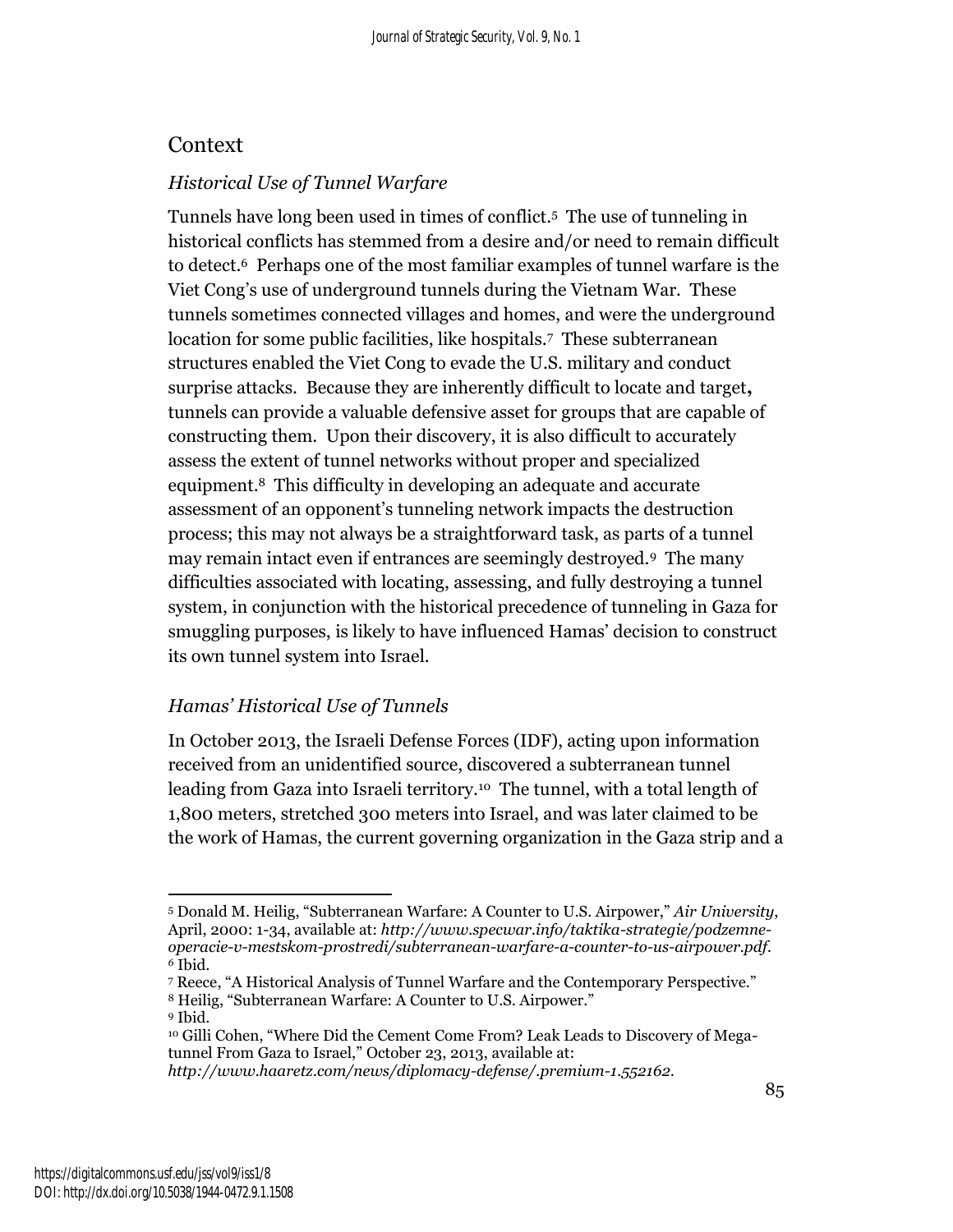U.S. Department of State-designated terrorist organization.<sup>11</sup> It was later discovered that this was just one of many tunnels credited to Hamas for infiltrating the Israeli border.

Over the past decade, Hamas in Gaza and Israel have been involved in an ever-increasing conflict, with 2008's Operation Cast Lead, 2012's Operation Pillar of Defense, and 2014's Operation Protective Edge marking periods of direct, intensified attacks between the two groups. Throughout this time of conflict, Hamas has ostensibly been building tunnels for the express purpose of increasing its military operational capabilities against the IDF, though it remains unclear if the tunnels are explicitly used more for offensive tactics or defensive tactics. During the 50-day Operation Protective Edge specifically, the destruction of this tunneling network beneath the Israeli border became the key avowed motivation for Israel's ground offensive. <sup>12</sup> Through the course of this operation, the IDF claimed it discovered more than 30 tunnels extending into Israel.<sup>13</sup>

However, it should be recognized at the outset that not all tunnels within Gaza are used for military operations, or even infiltrating Israel. Since the 1980s, smuggling tunnels routing from the Gaza Strip into Egypt have played a substantial role in the livelihood of Palestinians by providing supplies and employment opportunities for civilians in need of work. <sup>14</sup> These smuggling tunnels were constructed in response to blockades imposed on the Palestinian territories by Egypt and Israel. Food, weapons, and other goods were and continue to be illegally trafficked through these tunnels, playing a significant role in Gaza's economy by generating approximately \$700 million per year.<sup>15</sup>

<sup>12</sup> ICT Database Team, "Operation 'Protective Edge': A Detailed Summary of Events," International Institute for Counter Terrorism, July 12, 2014, available at:

l

<sup>11</sup> U.S. Department of State, *Foreign Terrorist Organizations*, [\(Washington, D.C.: US](http://www.state.gov/j/ct/rls/other/des/123085.htm)  [Department of State\) available at:](http://www.state.gov/j/ct/rls/other/des/123085.htm)

*[http://www.state.gov/j/ct/rls/other/des/123085.html.](http://www.state.gov/j/ct/rls/other/des/123085.htm)*

*http://www.ict.org.il/Article/1262/Operation-Protective-Edge-A-Detailed-Summaryof-Events*.

<sup>13</sup> Anti-defamation League, "Operation Protective Edge: July-August 2014," 2015, available at: *http://www.adl.org/israel-international/israel-middleeast/content/AG/operation-protective-edge.html*.

<sup>14</sup> Shlomi Eldar, "Gaza tunnels take IDF by surprise," *Al-Monitor,* July 20, 2014, available at:

*http://www.al-monitor.com/pulse/originals/2014/07/israel-idf-tunnels-gaza-undergr ound-network-failure-welfare.html*.

<sup>&</sup>lt;sup>15</sup> Hayes Brown, "What You Need To Know About The Tunnels That Bring Life — And Death — Into Gaza," *Think Progress,* July 2014, available at: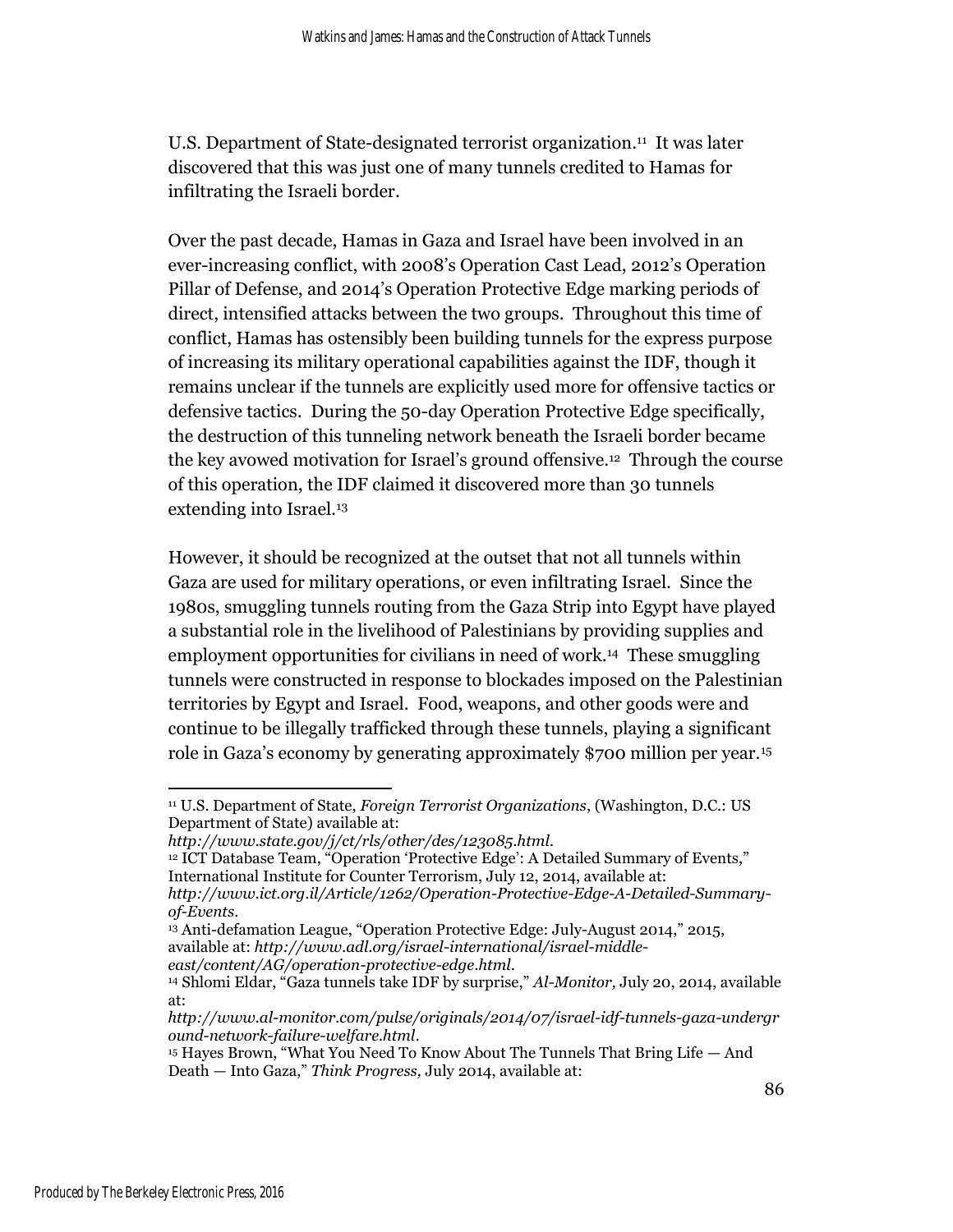Known also as "economic tunnels," more than 1,000 are thought to have been dug beneath the border between Egypt and Gaza under the authority mainly of Hamas, who took over the territory from Fatah in 2007. <sup>16</sup> As detailed more fully below, Palestinians' and Hamas' historical experience in engineering and operating smuggling tunnels is likely a leading factor contributing to Hamas' decision to dig and construct its tunnel network into Israel.

Although smuggling tunnels have been used since the late 1980s, it is unclear exactly how long operational tunnels have existed beneath the Gaza/Israeli border. <sup>17</sup> The first smuggling tunnel discovery by Israel occurred in 1983;<sup>18</sup> however it is believed that the use of the tunnels for military operations (such as the tunnel discovered in October 2013) only really began during the *al-Aqsa Intifada* (beginning in September 2000), with tunnel development expanding immensely after Hamas took control of Gaza. <sup>19</sup> Following Hamas' takeover of Gaza, the makeshift tunnels dug by Fatah during the *al-Aqsa Intifada* fell under the authority of Hamas' military arm, the *Al-Qassam Brigades*. It is believed that they were transformed by the *Al-Qassam Brigades* into what have been called "Gaza's longest, deepest, and most sophisticated tunnels" by Israeli engineers.<sup>20</sup> According to some commentators, many of the more advanced tunnels were constructed following the 2012 ceasefire agreement between Israel and Hamas, when Israel agreed to lift trade bans to allow humanitarian assistance to enter Gaza. It is at this point that the newly uninhibited flow of steel and concrete, intended for the building of above-ground infrastructure in Gaza, may have made the creation of the more sophisticated tunnels possible.<sup>21</sup>

<sup>19</sup> Shabak.gov, 2008, available at:

 $\overline{\phantom{a}}$ *http://thinkprogress.org/world/2014/07/18/3461742/inside-the-tunnels-that-bringlife-and-death-into-gaza/a*.

<sup>16</sup>Karl Vick, "Hamas in Gaza takes war against Israel underground, literally," *[Time](file:///C:/Users/JT/Downloads/Time)*, March 26, 2014, available at: *http://time.com/38627/hamas-gaza-tunnels-israel/*. <sup>17</sup> Ibid.

<sup>18</sup> Nicholas Pelham, "Gaza's Tunnel Phenomenon: the Unintended Dynamics of Israel's Siege," *Journal of Palestine Studies* 41:4 (2011/2012).

*http://www.shabak.gov.il/publications/study/Pages/hamas-tunnel-report.aspx*. <sup>20</sup> Pelham, "Gaza's Tunnel Phenomenon."

<sup>21</sup> Ariel Ben Solomon, "Exclusive: US Intelligence source claims Hamas has many more tunnels than Israel says," *Mabat USA*, July 25, 2014, available at:

*http://mabatusa.com/evan/exclusive-us-intelligence-source-claims-hamas-has-manymore-tunnels-than-israel-says-by-ariel-ben-solomon/*.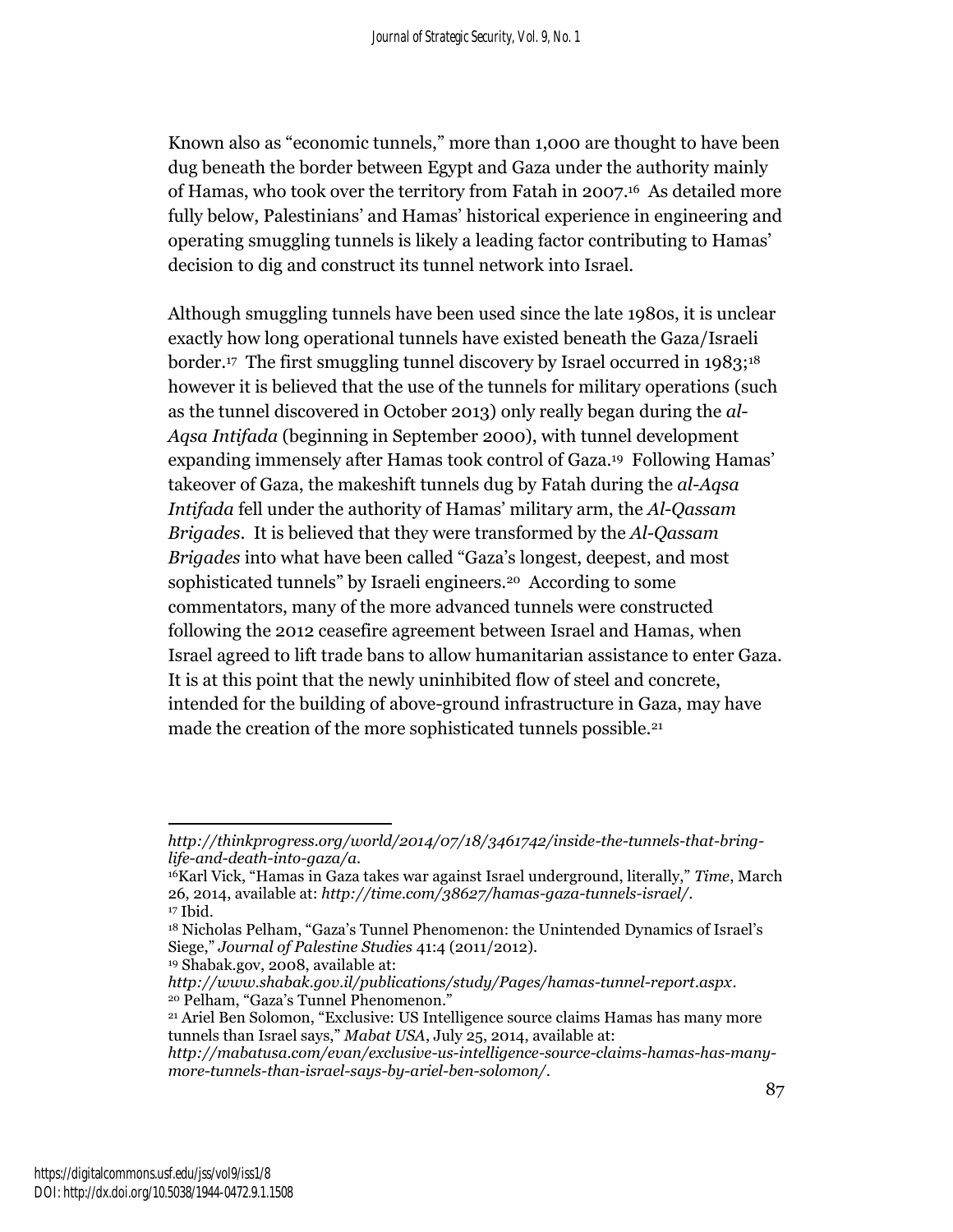The operational tunnels potentially serve many purposes, including the transfer and storage of weapons,<sup>22</sup> facilitating border crossings (below the security fence that Israel installed to prevent infiltration), as well as functioning defensively as safety corridors for top leaders in the organization, affording them and their families mobility and sanctuary.<sup>23</sup> In addition, some tunnel networks are designed to serve as "war-rooms," or underground bunkers in which leaders convene during times of emergency. Another feature of the operational tunnels is that they are able to serve as covert launching pads for rockets targeting Israel. Rocket launchers may be situated at designated tunnel openings to mitigate detection by Israeli surveillance. After a rocket launch, tunnel openings may be re-sealed by *Al-Qassam*  militants to prevent the IDF from detecting the tunnel's location.<sup>24</sup> Though it is unclear whether Hamas uses these launch pads from underground within Gaza or within Israel, it seems likely that the group would conduct these attacks from openings within Israel to maximize the potential damage caused by their mostly short-range (i.e. Qassam) rockets. Despite these many purposes, covert infiltration of Hamas fighters into Israel remains, according to many commentators, the key function of the operational tunnels.

#### Decision

Several factors are likely to have motivated Hamas' decision making in digging an extensive tunnel network into Israel. For instance, the decision might be noted as one of many responses to Israel's military superiority to compensate for a perceived power imbalance. According to one Hamas commander, Abu Laith, the 2008 air strikes and air surveillance conducted by Israeli forces during Operation Cast Lead cost the group significantly, spurring it to dig operational tunnels into Israeli territory as a way of moving

*http://www.reuters.com/assets/print?aid=USKBN0GJ1HS20140819*.

 $\overline{a}$ <sup>22</sup> Nidal Al-Mughrabi, "Exclusive: Hamas fighters show defiance in Gaza tunnel tour," *Reuters,* August 19, 2014 available at:

<sup>23</sup> Shane Harris, "Extensive Hamas Tunnel Network Points to Israeli Intelligence Failure," *Foreign Policy,* July 31, 2014, available at:

*http://foreignpolicy.com/2014/07/31/extensive-hamas-tunnel-network-points-toisraeli-intelligence-failure/*.

<sup>24</sup> Jonathan Halevi, "Hamas' Attack Tunnels: Analysis and Initial Implications," Jesusalem Center for Public Affairs, July 22, 2014, available at: *http://jcpa.org/hamasattack-tunnels/*.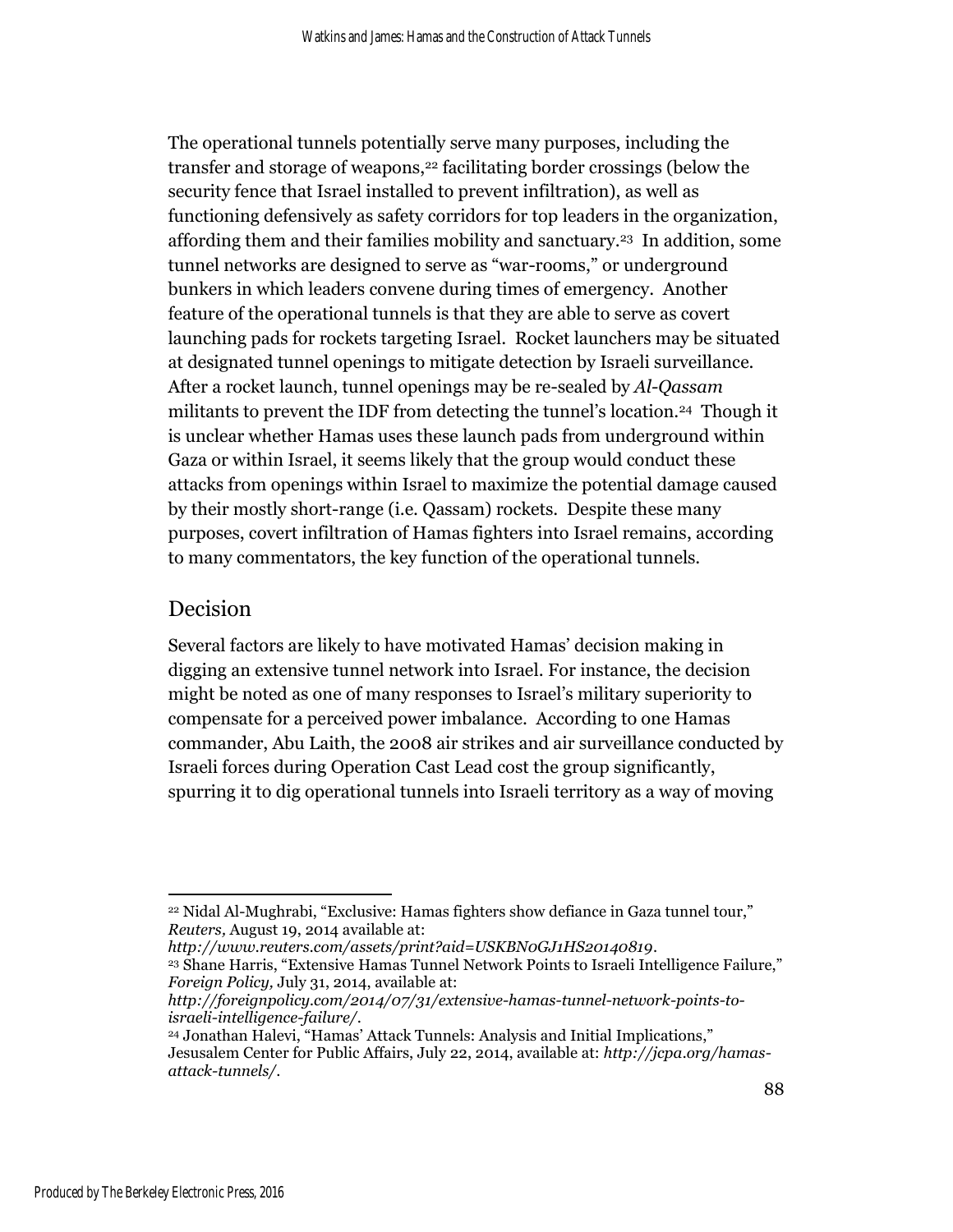the battle underground.25,26 Reaching depths of at least 30 feet, the tunnels enable Hamas militants to evade detection and provide covert storage of the groups' weaponry and equipment, demonstrating the defensive advantage in tunneling. A dominant narrative that seems to underlie the group's decision to construct these resource-intensive tunnels is this power imbalance between Hamas and the IDF. This decision to engage in tunnel construction is often justified by Hamas specifically as a means of leveling the playing field.

Hamas leader Khaled Meshal described the motivation behind the construction of the tunnel network as a response to Israel's greater military capabilities: "In light of the balance of power which shifted towards Israel, we had to be creative in finding innovative ways. The tunnels were one of our innovations. As they say, necessity is the mother of invention."<sup>27</sup> In addition, at a March 2014 rally in Gaza, Hamas leader Ismail Haniyeh announced:

"The tunnels we are inaugurating today are the new Hamas strategy in the war against Israel--the strategy of the tunnels. From belowground and aboveground, you, the occupiers, will be dismissed. You have no place in the land of Palestine...What the resistance forces are preparing secretly for the next confrontation with Israel is beyond imagination for Israel."<sup>28</sup>

The tunnels have thus also been touted by Hamas leadership as the secret to their successful attacks and their new strategic warfare.<sup>29</sup> Indeed, a document that was disseminated to other Palestinian factions, describing the purpose of the tunnels, claimed that the tunnels would pose an unprecedented challenge

*http://www.timesofisrael.com/tunnels-still-intact-say-hamas-commander-al-jazeera/*. <sup>27</sup> Daniel Rubenstein, "Hamas' tunnel network: A massacre in the making," *Jerusalem Center for Public Affairs*, available at: *http://jcpa.org/hamas-tunnel-network/*. <sup>28</sup> Maayan Lubell, "Tunnel attack fear turn Gaza border kibbutzim into a ghost town," *Reuters,* July 22, 2014, available at: *http://www.reuters.com/article/2014/07/22/uspalestinians-israel-tunnels-idUSKBN0FR1KV20140722*.

<sup>29</sup> Vick, "Hamas in Gaza takes war against Israel underground, literally."

 $\overline{\phantom{a}}$ 

<sup>25</sup> Rois Kais, "Hamas fighter: We have more weapons, can hit more Israeli cities," *Ynet News,* August 7, 2014, available at: *http://www.ynetnews.com/articles/0,7340,L-4555937,00.html*.

<sup>26</sup> Lazar Berman, "Tunnels still intact, say Hamas, Al-Jazeera," *The Times of Israel*, August 8, 2014, available at: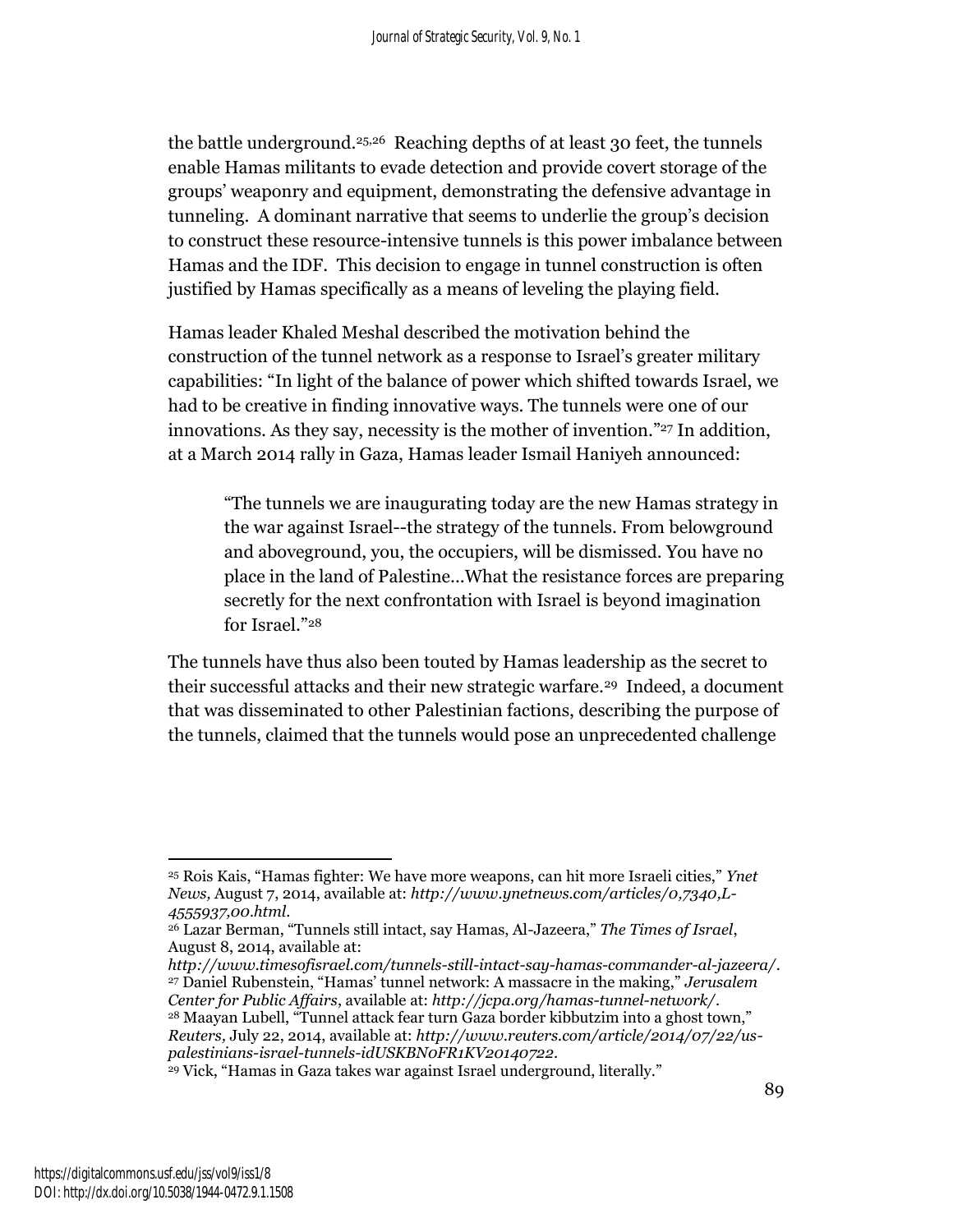to Israel. The document revealed the group's intentions to deliver a surprise attack that would leave Israel with limited opportunity to defend itself.<sup>30</sup>

However, the opportunity provided by Hamas' prior experience constructing smuggling tunnels is likely the lead motivating factor in the group's decision to construct tunnels for operational purposes. As described above, these smuggling tunnels played a role in facilitating imports of fuel, vehicles, weapons, explosives, rockets, and other strategic tools used by Hamas to fight the IDF.<sup>31</sup> However, they also at one time provided Hamas with strategic positioning for attacking IDF operation centers situated within Gaza. Before Israel pulled out of Gaza in 2005, there were several reported instances of attacks on the IDF carried out by planting explosive devices in tunnels situated beneath IDF positions.<sup>32</sup> The detonation of an explosive device planted beneath an IDF base in 2001 resulted in injury to three IDF soldiers. Another instance where explosives were planted underneath IDF positions resulted in the death of one IDF soldier and injured five others.<sup>33</sup> Scenarios such as these possibly served as the genesis for the decision to use tunnels extending from Gaza into Israel.

Finally, there has been some suggestion that one motivation for the development of the tunnels system stems from the desire to provide work for the movement's thousands of armed men who have nothing to do when not fighting. According to Shlomi Eldar, a columnist for *Al-Monitor's Israel Pulse,* digging tunnels provides an operational occupation for thousands of Hamas members with a strong desire to fight.<sup>34</sup> Digging tunnels thus provides these men with a distraction and hope that their ability to conduct operations against Israel will be enhanced in the future.<sup>35</sup>

#### *Organization*

 $\overline{\phantom{a}}$ 

*mix/wp/2014/07/21/how-hamas-uses-its-tunnels-to-kill-and-capture-israeli-soldiers/*. <sup>33</sup> Rubenstein, "Hamas' tunnel network: A massacre in the making."

<sup>30</sup> Adnan Abu Amer, "Tunnel May Signal Shift in Hamas-Israel Conflict," *Al-Monitor,* October 22, 2013, available at: *http://www.al-*

*monitor.com/pulse/originals/2013/10/gaza-tunnel-israel-shift-hamas-war.html#.* <sup>31</sup> Rubenstein, "Hamas' tunnel network: A massacre in the making..

<sup>32</sup> Terrence McCoy, "How Hamas uses its tunnels to kill and capture Israeli soldiers," July 21, 2014, available at: *http://www.washingtonpost.com/news/morning-*

<sup>34</sup> Shlomi Eldar, "Hamas Spends Downtime Digging Tunnels," *Al-Monitor*, October 15, 2013, available at: *http://www.al-monitor.com/pulse/originals/2013/10/hamas-gazatunnels-israel-jihad.html.*

<sup>35</sup> Ibid.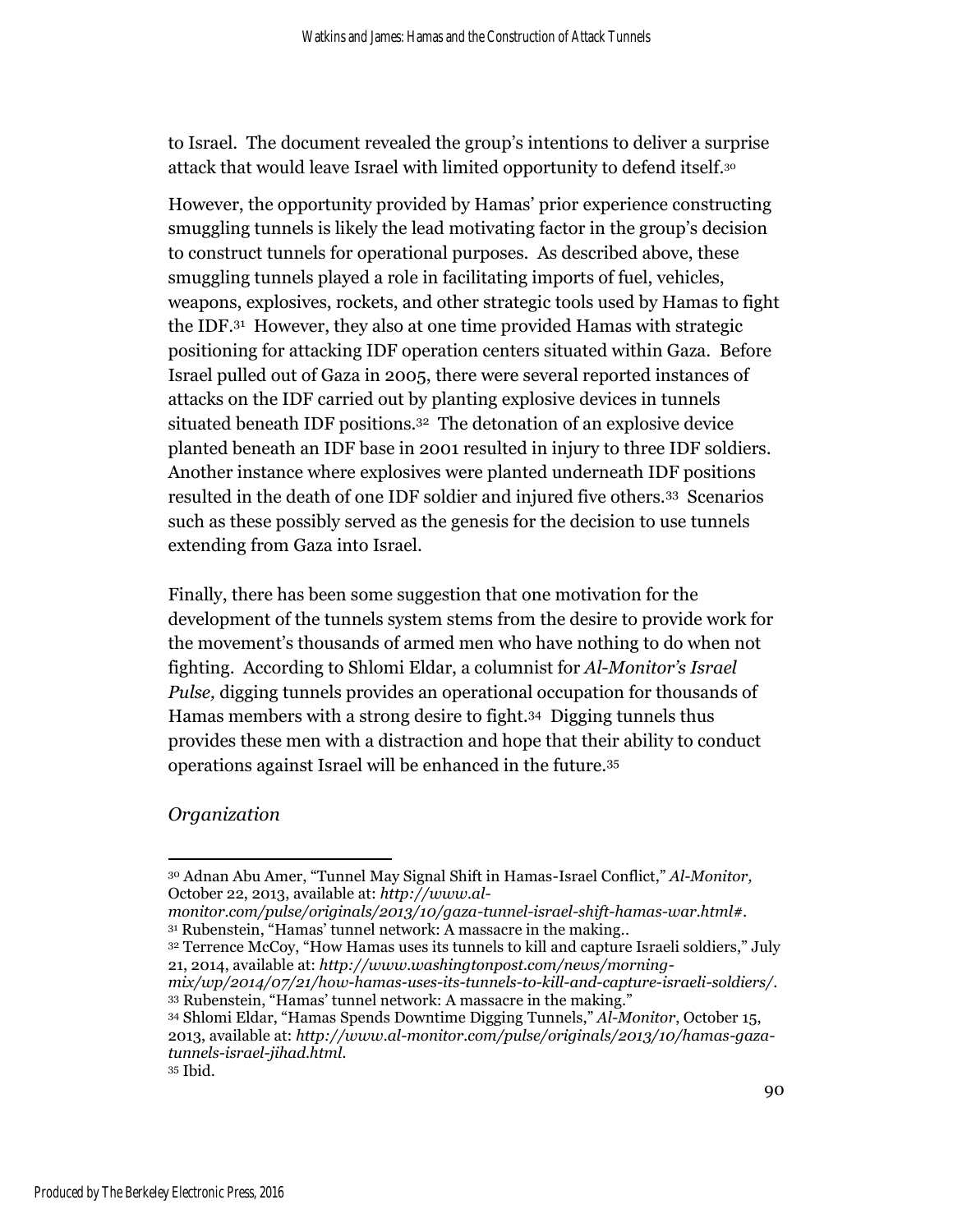The identities of the key figures in charge of making the decision to embark on the tunnel construction as an operational strategy against Israel are not definitively known. This is largely due to the complex leadership structure and decision making within Hamas. The ultimate authority to decide the broader agenda of the movement ostensibly belongs to the *Shura* Council within Hamas, the leadership body at the apex of the organizational chain of command.<sup>36</sup> However, day-to-day operations by the group fall within the scope of the political bureau within Hamas, with military operations more specifically falling within the scope of the group's military wing, the *Al-Qassam Brigades.* While some have claimed that there is no single leader within the movement who makes all decisions, it has been acknowledged that the *Al-Qassam Brigades* have a high degree of autonomy to operate and carry out missions as they see fit.<sup>37</sup> Indeed, despite the ambiguity regarding the group's leadership structure, some experts claim that the decision to implement the tunnel strategy was pushed by Mohammed Deif, the current head of the *Al-Qassam Brigades*. <sup>38</sup> It is thus suspected that the tunnels are constructed, maintained, and operated by the members of the *Al-Qassam Brigades*. Some fighters have even described these tunnels as being synonymous with their own homes, as they built the tunnels "with their own hands."<sup>39</sup>

This indoctrination of *Al-Qassam* militants with respect to Hamas' mission of engaging in tunnel warfare might provide a certain degree of risk tolerance for the organization in this regard. Hamas takes a significant risk of disenchanting their militants and alienating the Gazan people with their tunnel strategy, as Israel's response to Hamas attacks has often resulted in many thousands of casualties, including civilians, as well as widespread destruction of infrastructure within Gaza. Furthermore, tunnel construction has been acknowledged as a highly dangerous job, with casualties resulting

<sup>39</sup> Al-Mughrabi, "Exclusive: Hamas fighters show defiance in Gaza tunnel tour."

 $\overline{a}$ <sup>36</sup> Bertie, Benedetta, *Armed Political Organizations: From Conflict to Integration,* (Johns Hopkins University Press, 2013).

<sup>37</sup> Hroub, Khaled, *Hamas: A Beginner's Guide*, (London: Pluto Press, 2010). <sup>38</sup> "Deep underground, Mohammed Deif shapes Hamas war with Israel" *The Jordan Times*, August 14, 2014, available at: *http://www.jordantimes.com/news/region/deepunderground-mohammed-deif-shapes-hamas-war-israel*.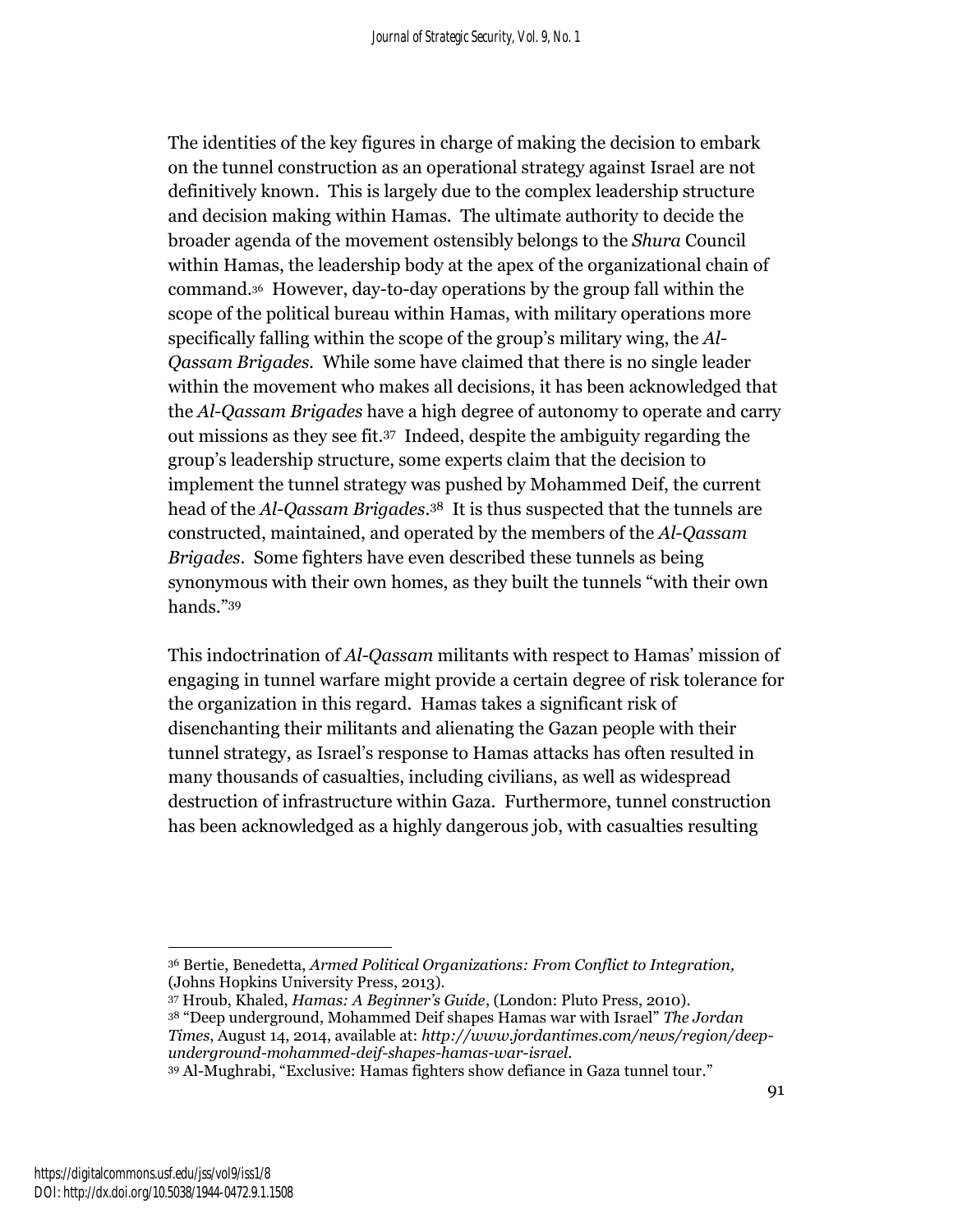from cave-ins being not uncommon.40,41 Therefore, the dedication towards the overarching cause remains an important factor in whether and how resilient Hamas can be—as it is the *Al-Qassam* militants who perform the tunnel construction and carry out the attacks through the tunnels. As evidenced by reports of Hamas resuming its tunnel digging immediately following Operation Protective Edge, <sup>42</sup> its leaders seem willing to accept the risks associated with the tunnel program.

## Implementation

As noted above, though not officially identified, the individuals responsible for implementing the tunnel network are believed to be Mohammed Deif, the current leader of the *Al-Qassam Brigades*, as well as (formerly) Ahmed al-Jaabari, the former operational head of the Brigades who was killed by IDF forces in 2012.43 Given the degree of complexity involved in coordinating such an operation, it is likely that the effort has had many members involved in the planning and execution process. While much of the implementation process mirrored that of the smuggling tunnels, some sources note other influences on the development of the tunnel system into Israel, namely those tracing back to influences stemming from Hezbollah, Iran, and North Korea.<sup>44</sup> Resources from Qatar and the United Arab Emirates have also reportedly aided Hamas in the funding and the construction of tunnels.<sup>45</sup>

The implementation of this complex project requires many types of technical expertise, likely including individuals with specialized knowledge in structural engineering, geology, electrical engineering, and mining. There is insufficient information to state with any certainty whether the organization sought out specific expertise to inform its attack tunneling efforts or whether it acquired

 $\overline{\phantom{a}}$ <sup>40</sup>Xinhua, "Tunnel cave-in kills five Hamas militants in Gaza: security officials," *Globaltimes*, June 19, 2014, available at:

*http://www.globaltimes.cn/content/866651.shtml*.

<sup>41</sup> "Hamas Operative Killed in Fourth Gaza Tunnel Collapse in Recent Weeks."

<sup>42</sup> Shlomi Eldar, "Hamas focuses on rebuilding tunnels as Gazans Suffer," *Almonitor,*  March 5, 2015, available at: *http://www.al-*

*monitor.com/pulse/originals/2015/05/hamas-digging-tunnels-attack-israel-blockadegaza-strip.html*.

<sup>43</sup> "Deep underground, Mohammed Deif shapes Hamas war with Israel."; "Ahmed Jaabari: elusive Hamas military chief," *The Jordan Times*, November 14, 2012, available at: *http://www.jordantimes.com/news/region/ahmed-jaabari-elusive-hamas-militarychief*.

<sup>44</sup> Halevi, "Hamas' Attack Tunnels: Analysis and Initial Implications." <sup>45</sup> Ibid.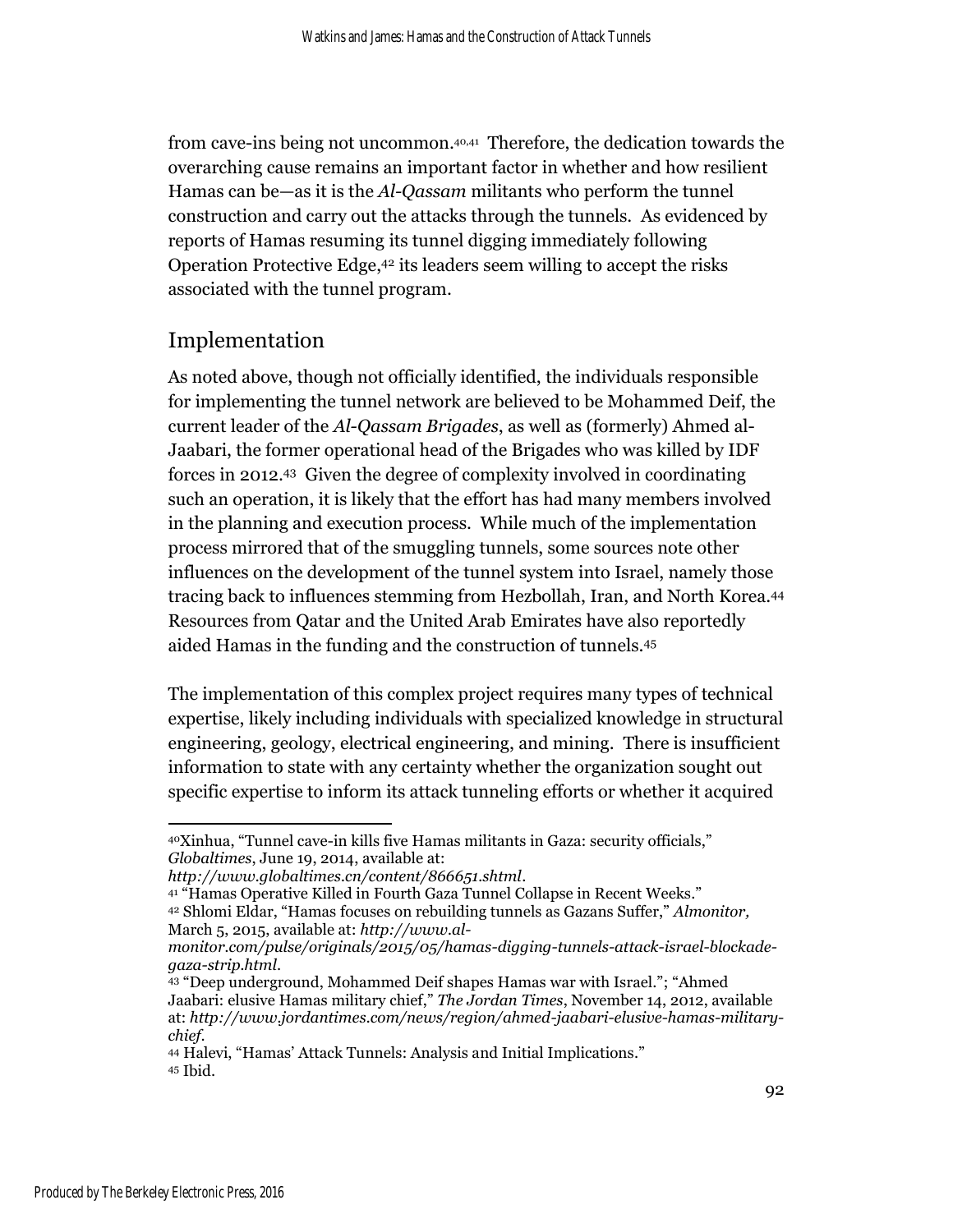the expertise via an iterative process of trial and error. However, one individual, Akram Juda, was designated by Israel as Hamas' lead electrical and mechanical engineer. Juda was indicted by Israel, which held him responsible for the assembly of engines for drills, assembly of weapons such as rockets and bombs, for rectifying electrical issues, and solving additional engineering complications within the attack tunnels. According to his indictment in 2009, a Hamas commander offered him to work on electricity in the tunnel network, paying him \$300 a month. 46

Although the number of states supporting Hamas' combat operations remains limited, Hamas' tunnel engineering task has likely been greatly influenced by Hezbollah and Iran. In the period leading up to the Second Lebanon War, which lasted from July 12, 2006 through August 14, 2006, Iran provided guidance to Hezbollah to assist in its development of subterranean tunnels to gain leverage against Israel.<sup>47</sup> North Korea also assisted Hezbollah by providing engineers to aid with the planning and creation of the tunnels. The attack tunnels that exist beneath the Gaza strip appear to reflect the same sophistication and ingenuity as those constructed by Hezbollah under southern Lebanon. The collaboration among these actors with respect to tunnel construction was likely driven by the same factors underlying their general collaboration–the common objective of undermining Israel (in this case, quite literally). Although past collaborations among these actors are believed to have provided Hamas with influential assistance in taking on its attack tunnel engineering tasks, Hamas' failure to support Bashar Al-Assad in the Syrian Civil War (March 2011 to Present) resulted in some distancing between Hamas and Hezbollah / Iran.<sup>48</sup> Despite the differences in their

*http://english.alarabiya.net/en/News/middle-east/2015/01/22/Hamas-calls-on-Hezbollah-to-unite-fight-against-Israel.html*; Con Coughlin, "Iran Rekindles Relations with Hamas," *The Wall Street Journal,* April 21, 2015, available at:

*http://www.wsj.com/articles/iran-rekindles-relations-with-hamas-1429658562*.

 $\overline{\phantom{a}}$ <sup>46</sup> Yonah Jeremy Bob, "Israel indicts Hamas tunnel engineer," *The Jerusalem Post,*  November 11, 2014, available at: *http://www.jpost.com/Arab-Israeli-Conflict/Israelindicts-Hamas-tunnel-engineer-381466*.

<sup>47</sup> Emily Harris, "The Long History of the Gaza Tunnels," *NPR*, July 26, 2014, available at: *http://www.npr.org/sections/parallels/2014/07/26/335332220/the-long-history-ofthe-gaza-tunnels*.

<sup>48</sup> Mariam Karouny, "Hamas calls on Hezbollah to unite fight against Israel," *Al Arabiya News*, January 22, 2015, available at: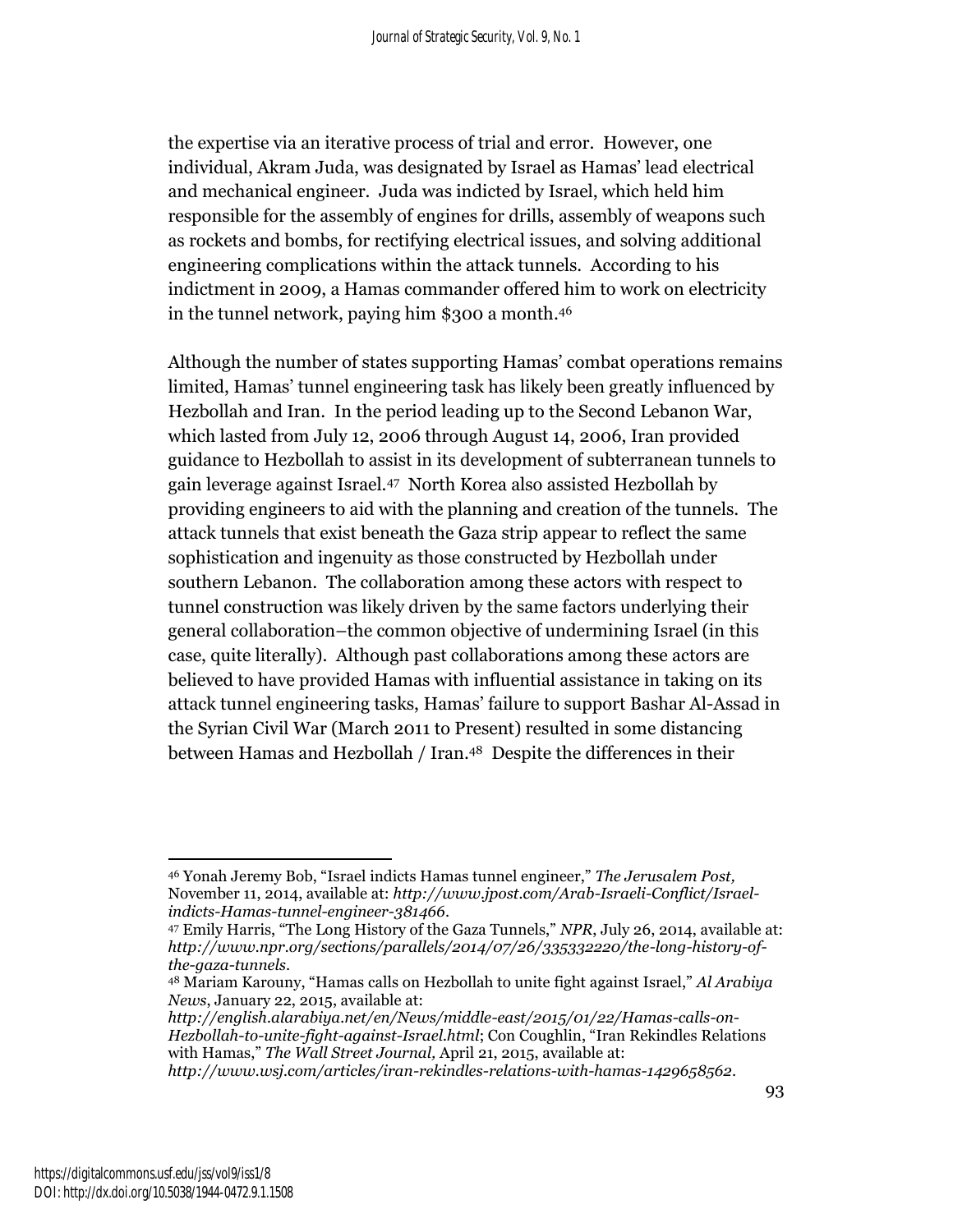positions on supporting Al-Assad, Hamas appears to have recently improved relations with Iran<sup>49</sup> and is still seeking to improve relations with Hezbollah. 50

#### *Security*

An important part of any complex engineering endeavor is to ensure the safety and security of those who are implementing the project and the project itself. The precise safety measures, if any, applied to those constructing the tunnels is difficult to ascertain from open sources. However, it may be reasonable to assume that Hamas incorporated some safety regulations to protect its tunnel workers, as members tasked with tunnel digging are held in very high esteem within the organization. The group seems to take significant precautions to conceal the locations of the tunnels and to thwart IDF intelligence gathering. Tunnels are strictly supervised by Hamas members, and civilians are kept at a great distance from the sites.<sup>51</sup> To ensure that tunnel workers did not record any aspects of tunnel work, Hamas conducts strip searches for recording devices.<sup>52</sup> Some diggers are instructed to cover their faces and use code names. These security measures were enacted to reduce the risk of diggers acquiring information that could be shared with Israel. Some sources have also indicated that tunnel workers may have been executed to prevent intelligence leaks to Israel.<sup>53</sup>

#### *Digging Process*

The need for security remains perhaps one of the most critical underlying differences between the development of previous smuggling tunnels and the tunnels constructed for military operations. There is an imperative to remain inconspicuous and complete the work undetected by the IDF so as to maximize the potential use of the tunnels. During Operation Protective Edge,

 $\overline{\phantom{a}}$ <sup>49</sup> Karouny, "Hamas calls on Hezbollah to unite fight against Israel."

<sup>50</sup> "Losing Ground in Arab World, Hamas Seeking Iranian Support and New Front Against Israel," *The Tower*, February 19, 2015, available at:

*http://www.thetower.org/1643oc-losing-ground-in-arab-world-hamas-seekingiranian-support-and-new-front-against-israel/.*

<sup>51</sup>Marissa Newman, "Hamas said to have executed dozens of tunnel diggers," *The Times of Israel,* August 11, 2014, available at: *http://www.timesofisrael.com/hamas-said-tohave-executed-dozens-of-tunnel-*

*diggers/?fb\_comment\_id=754502417921880\_755631041142351#f1d7925a8c*. <sup>52</sup> Ibid.

<sup>53</sup> Ibid.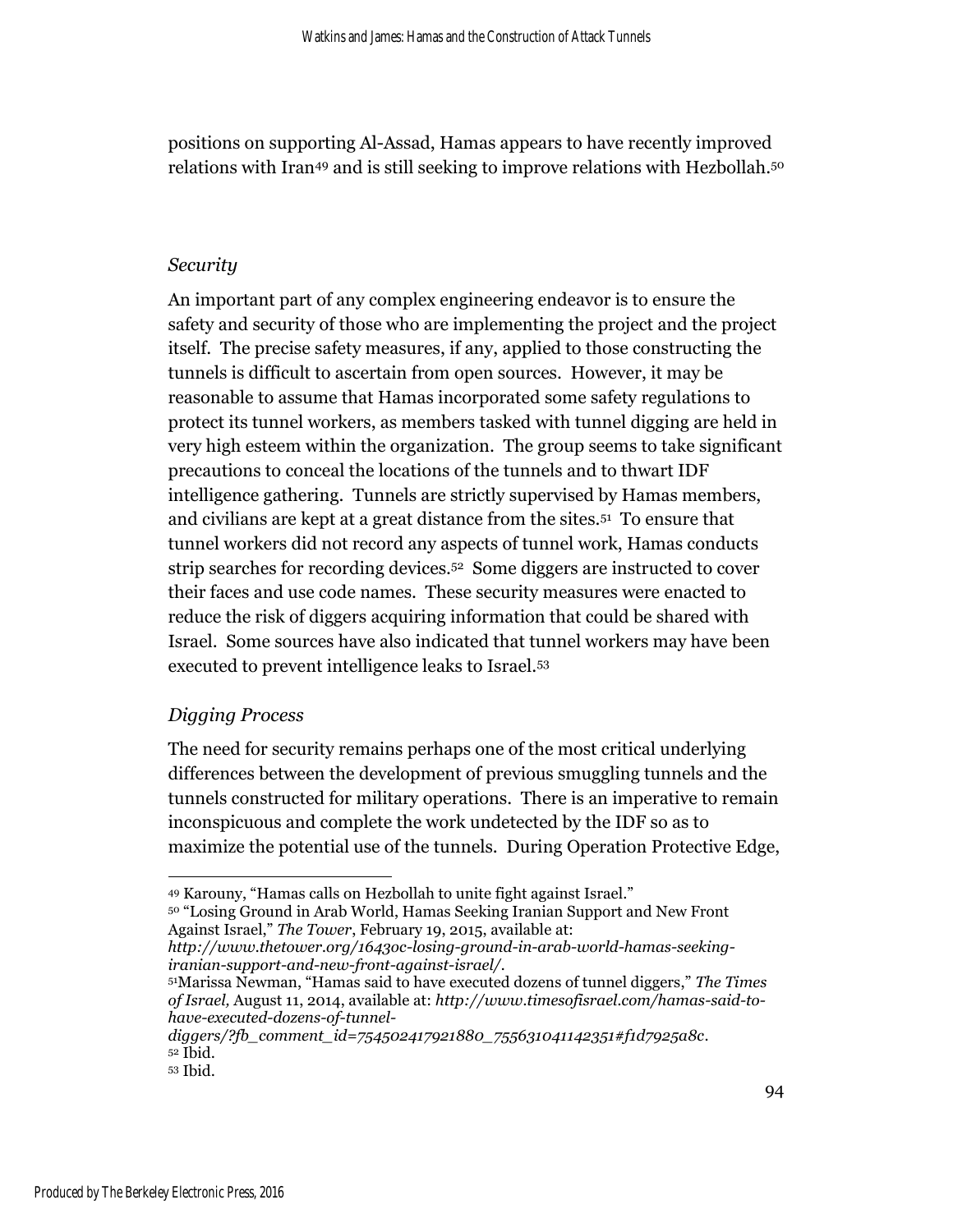for example, Israel deployed drone surveillance over Gaza for the purpose of keeping a watchful eye for tunnel diggers and, consequently, tunnels.<sup>54</sup> To offset the general risk posed by Israel's comprehensive surveillance, Hamas operatives have taken measures to ensure the sites of tunnel entrances were inconspicuous, and that the excavation process was done as subtly as possible. This need for clandestine operations translated to the group's use of excavation tools that make little noise relative to high-powered machines with loud engines.  $55,56$  Tunnel diggers mainly use their hands in the digging process, <sup>57</sup> only wielding electric or pneumatic jackhammers to break through hard rock or solidly packed dirt.<sup>58,59</sup> Most of the digging is done in softer soil or sand, using shovels.<sup>60</sup> Diggers take pains to excavate the dirt as inconspicuously as possible, often removing the sand in boxes or bags slowly to mitigate the potential for detection.<sup>61</sup> As diggers progress through the tunnel, removing dirt and rock, the sides and ceiling are reinforced by concrete panels produced near the location of the dig sites.

The total cost of excavating the tunnels has been estimated to have claimed about forty percent of Hamas' total budget since construction began.<sup>62</sup> Where each tunnel is estimated to have cost about \$60,000 to \$200,000 to construct initially, the total cost of excavating and maintaining the tunnels is estimated to cost approximately \$1 million each.<sup>63</sup> Though very costly to maintain, the

<sup>55</sup> Jack Khoury, "Hamas shows off tunnel-digging unit," *Haaretz*, Nov 17, 2013, available at: *http://www.haaretz.com/news/diplomacy-defense/.premium-1.558568*. <sup>56</sup> Felice Friedson, "The tunnel trap," *Kuwait Times,* Aug 11, 2014, available at:

*http://news.kuwaittimes.net/pdf/2014/aug/11/p06.pdf*.

 $\overline{a}$ <sup>54</sup> Jonathon Cook, "Life and Death Under Israel's Drones," *Al-Jazeera,* Nov 28, 2013, available at: *http://www.aljazeera.com/indepth/features/2013/11/gaza-life-deathunder-israel-drones-20131125124214350423.html*.

 $57$  Khoury, "Hamas shows off tunnel-digging unit."

<sup>58</sup> Mitch Ginsburg, "How Hamas Dug its Gaza 'Terror Tunnel' and How the IDF Found it," *The Times of Israel,* October 16, 2013, available at:

*http://www.timesofisrael.com/how-the-tunnels-in-gaza-are-dug-and-detected/.* <sup>59</sup> Tom Cohen, "CNN's Wolf Blitzer goes into a Hamas tunnel," *CNN*, July 30, 2015, available at: *http://www.cnn.com/2014/07/28/world/meast/israel-gaza-tunnelswolf/index.html*. According to a deputy commander for the Israeli Southern Gaza Brigade, Hamas obtains the requisite electricity from Israel to power the jackhammers and lighting used during the excavation process.

<sup>60</sup> Khoury, "Hamas shows off tunnel-digging unit."

<sup>61</sup> Vick, "Hamas in Gaza takes war against Israel underground, literally."

<sup>&</sup>lt;sup>62</sup> Elhanan Miller, "From tunnels to R-160s, a primer on Hamas and its deadly

capabilities," *The Times of Israel,* July 31, 2014, available at:

*http://www.timesofisrael.com/from-tunnels-to-r-160s-a-primer-on-hamas-and-its-de adly-capabilities/.*

<sup>63</sup> Abu Amer, "Tunnel May Signal Shift in Hamas-Israel Conflict."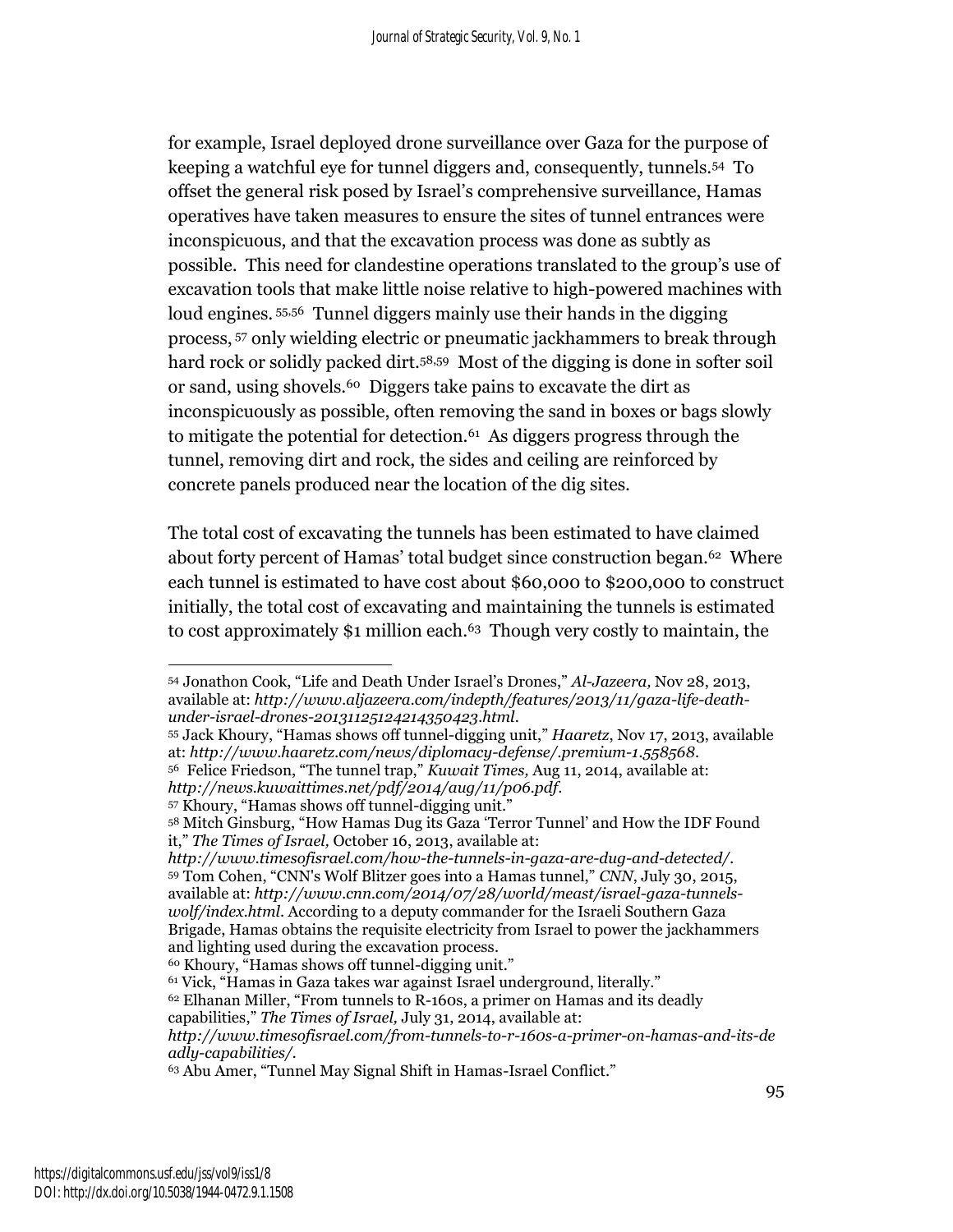group's rapid resumption of tunnel building activity directly following Operation Protective Edge appears to indicate that the organization has sufficient financial resources to both construct tunnels and recover from losses caused by Israeli attacks.

Sources suggest that between five and seven militants are involved in the actual digging process at a time.<sup>64</sup> These individuals are able to stay underground for significant lengths of time due to certain provisions they are afforded. Often, the tunnels are packed with sufficient amounts of food and water so that the diggers are able to work uninterrupted for extended periods of time. Some reports about the tunnels noted the presence of several months' worth of food and provisions.<sup>65</sup> The tunnel diggers are considered to be elite members of the *Al-Qassam Brigades*, and are viewed as "members of a profession."<sup>66</sup> They most likely are drawn from the Engineering Unit of the Qassam Brigades, the arm that is charged with constructing the tunnels used in military operations.<sup>67</sup> Due to the dangers associated with their job, tunnel diggers are generously compensated by the organization.<sup>68</sup> Barring any disasters during the digging process, such as collapses, diggers are able to advance an average of approximately four to five meters a day<sup>69</sup> and can complete an operational tunnel in nine to ten months, <sup>70</sup> though tunnels have been found that have taken upwards of two years to construct.<sup>71</sup>

#### *Tunnel Characteristics*

Hamas' operational tunnels consist of a single main shaft, connected to multiple offshoots that lead elsewhere in Gaza, or that spawn different exits into Israel to facilitate the group's surprise attacks from different locations. The tunnels themselves typically begin from an inconspicuous location in

*Research Institute,* September 2, 2014, available at: *http://www.memri.org/report/en/print8132.htm*.

 $\overline{a}$ 

<sup>64</sup> Vick, "Hamas in Gaza takes war against Israel underground, literally." <sup>65</sup> McCoy, "How Hamas uses its tunnels to kill and capture Israeli soldiers."

<sup>66</sup> Yaakov Lappin, "Analysis: The hidden picture in Gaza," *The Jerusalem Post*, July 31, 2014, available at: *http://www.jpost.com/landedpages/printarticle.aspx?id=369501.* <sup>67</sup> "The 'Izz AlDin AlQassam Brigades' Weapons And Units," *The Middle East Media* 

<sup>68</sup> Jack Khoury, "Hamas Says it Has Resumed Digging Tunnels Throughout Gaza", *Haaretz,* October 19, 2014, available at: *http://www.haaretz.com/israelnews/.premium-1.621706.*

<sup>&</sup>lt;sup>69</sup> Miller, "From tunnels to R-160s, a primer on Hamas and its deadly capabilities." <sup>70</sup> Vick, "Hamas in Gaza takes war against Israel underground, literally." <sup>71</sup> Ibid.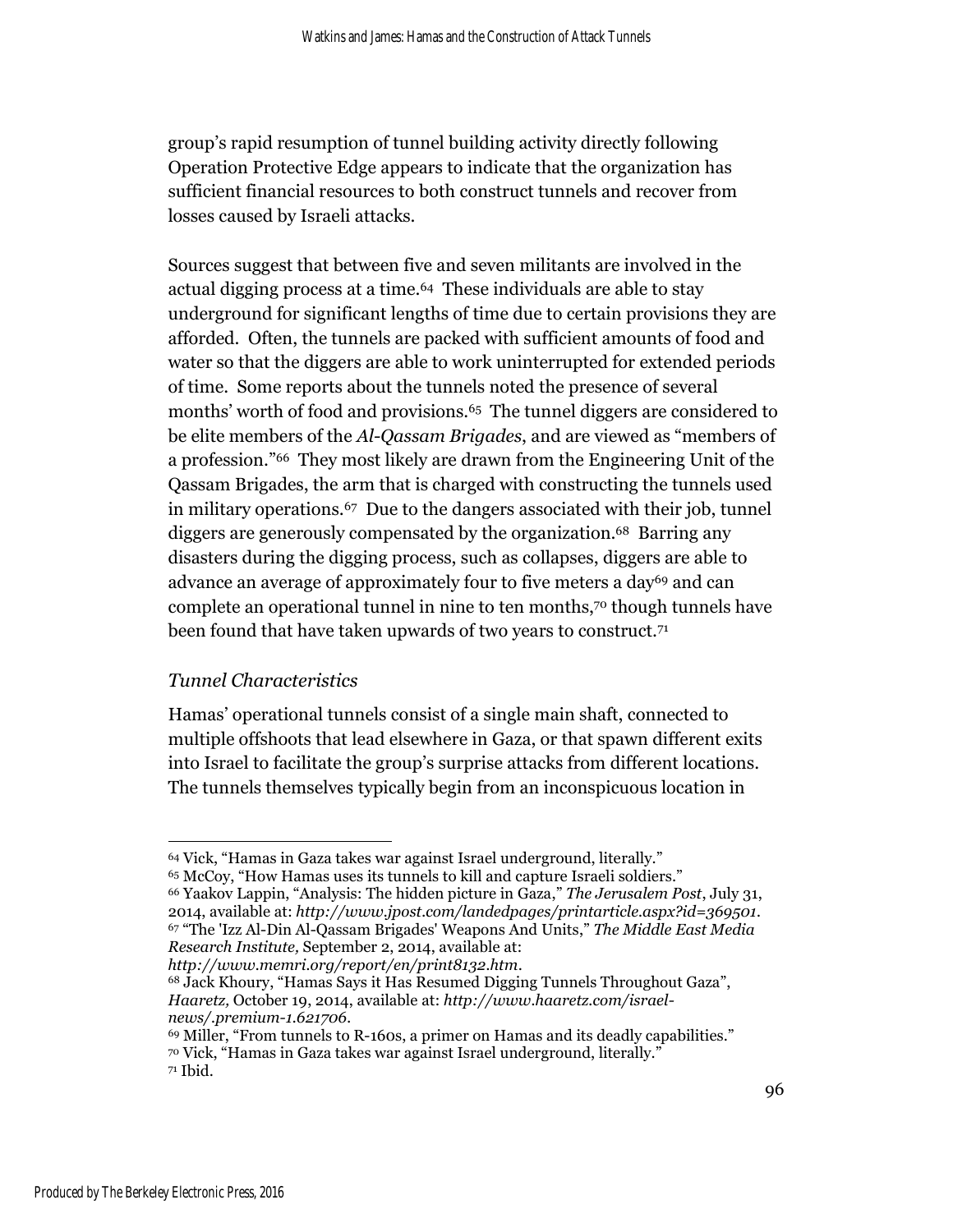Gaza, a few hundred meters from the border with Israel.<sup>72</sup> Typically, these are civilian structures, such as a chicken coop or the home of individuals who are paid by Hamas. During Operation Protective Edge, the IDF reported that all of the tunnels that they located and destroyed began within buildings.<sup>73</sup> Hamas may build from or near civilian infrastructure because of Israel's reticence to deploy air strikes on civilian locations. However, even the entrances that are located outside and not within these structures are difficult to find, the search for them having been equated by IDF officials as trying to locate a "needle in a haystack."<sup>74</sup> Tunnel entrances have been described as "tiny," with openings less than one meter in width, which probably aids in this camouflage.<sup>75</sup>

The main shaft of the tunnel may be reached by descending ladders extending from the opening, or by foot. Tunnels vary in depth and length, but some of the tunnels that have been found by IDF forces during Operation Protective Edge were reported to range from depths of about forty-five feet to one hundred feet underground.<sup>76</sup> Tunnels that are dug to depths closer to the one hundred feet range are typically done so in response to the threat of detection that is posed by sonar devices.<sup>77</sup>

The ceilings of the tunnels are normally tall enough to allow soldiers to walk through with a slightly stooped posture,<sup>78</sup> though some areas of the tunnel are raised enough to allow for walking while fully erect.<sup>79</sup> Additionally, the tunnels are reported to be wide enough for militants to walk through, singlefile. While these tunnels are equipped with light sources throughout, enabling militants to see for some distance ahead, visibility tends to be

l

<sup>72</sup> Ibid.

<sup>73</sup> John Batchelor, "Hamas' attack tunnels are transforming war with Israel," *Al-Jazeera,*  July 29, 2014, available at: *http://america.aljazeera.com/opinions/2014/7/gazatunnels-hamasisraelidf.html.*

<sup>74</sup> Harriet Sherwood, "Inside the tunnels Hamas built: Israel's struggle against new tactic in Gaza war," *The Guardian,* August 2, 2014*,* available at:

*http://www.theguardian.com/world/2014/aug/02/tunnels-hamas-israel-struggle-gaz a-war.*

<sup>75</sup> Halevi, "Hamas' Attack Tunnels: Analysis and Initial Implications."

<sup>76</sup> Ibid.; Friedson, "The tunnel trap."; Alan Dershowitz,"Terror Tunnels: The Case for Israel's Just War Against Hamas", Gatestone Institute, September 12, 2014, available at: *http://www.gatestoneinstitute.org/4695/hamas-terror-tunnels.*

<sup>77</sup> Matthew Levitt, "Hamas' Hidden Economy", *The LA Times,* July 3, 2007, available at http://www.washingtoninstitute.org/policy-analysis/view/hamass-hidden-economy. <sup>78</sup> Friedson, "The tunnel trap."

<sup>79</sup> Cohen, "CNN's Wolf Blitzer goes into a Hamas tunnel."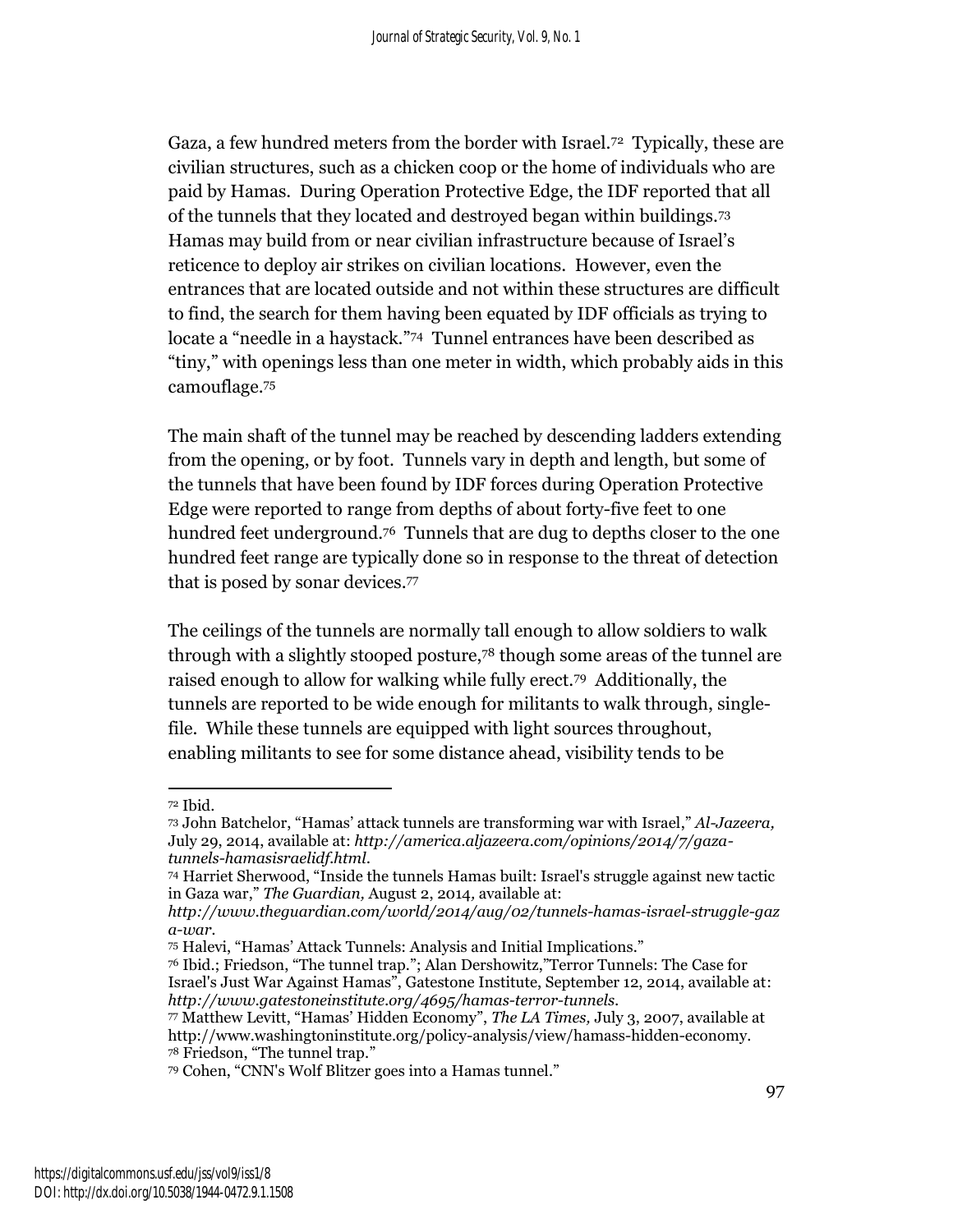somewhat limited by the ambient light.<sup>80</sup> The interior provisions of the tunnels often include things that facilitate the movement of heavy objects (weaponry,<sup>81</sup> abductees, <sup>82</sup> or other materials), such as tracks, carts, and pulley systems. <sup>83</sup> The interior of the tunnels are also characterized by networks of visible wires and cables that comprise electrical and communications systems.<sup>84</sup> Installing separate communication lines as opposed to using the established cellular network is done because of the unreliable network coverage that exists when operating at certain depths below ground, in addition to the vulnerabilities to IDF intelligence that exist when using cellular lines to communicate.<sup>85</sup>

#### Analysis

The purpose of this case study was to provide an exploratory look into why Hamas chose to engage in the complex engineering task of constructing a tunneling network into Israel, to describe the process of tunnel construction, and to assess the effectiveness of these tunnels as a strategy in Hamas' ongoing conflict with Israel. In line with other groups that have historically used tunnels to engage in covert military operations (i.e. moving undetected between locations, conducting surprise attacks, using underground facilities as a storage point for both weapons and people), Hamas has taken up tunneling under its enemy's territory as a means of increasing its operational capabilities. Up to this point, we have delineated several likely motivations behind Hamas' decision to engage in tunnel construction. Most prominent, we think, is the historical precedence of tunneling, albeit for smuggling purposes, in the Gaza strip. After examining the intricacies involved in the actual construction process, the question that must be addressed next is whether Hamas' development of the tunnel network was successful for the group in terms of both task execution and strategy. Drawing our conclusions from the open-source literature, we propose that Hamas was successful in the execution of the tunneling itself, and also that the group enjoyed strategic success through the negative psychological impact instilled in Israeli citizens. In terms of overall success conducting ground offensives and infiltration of

l

<sup>80</sup> Ibid

<sup>81</sup> Sherwood, "Inside the tunnels Hamas built."

<sup>82</sup> Batchelor, "Hamas' attack tunnels are transforming war with Israel."

<sup>83</sup> Cohen, "CNN's Wolf Blitzer goes into a Hamas tunnel."

<sup>84</sup> Sherwood, "Inside the tunnels Hamas built."

<sup>85</sup> Vick, "Hamas in Gaza takes war against Israel underground, literally."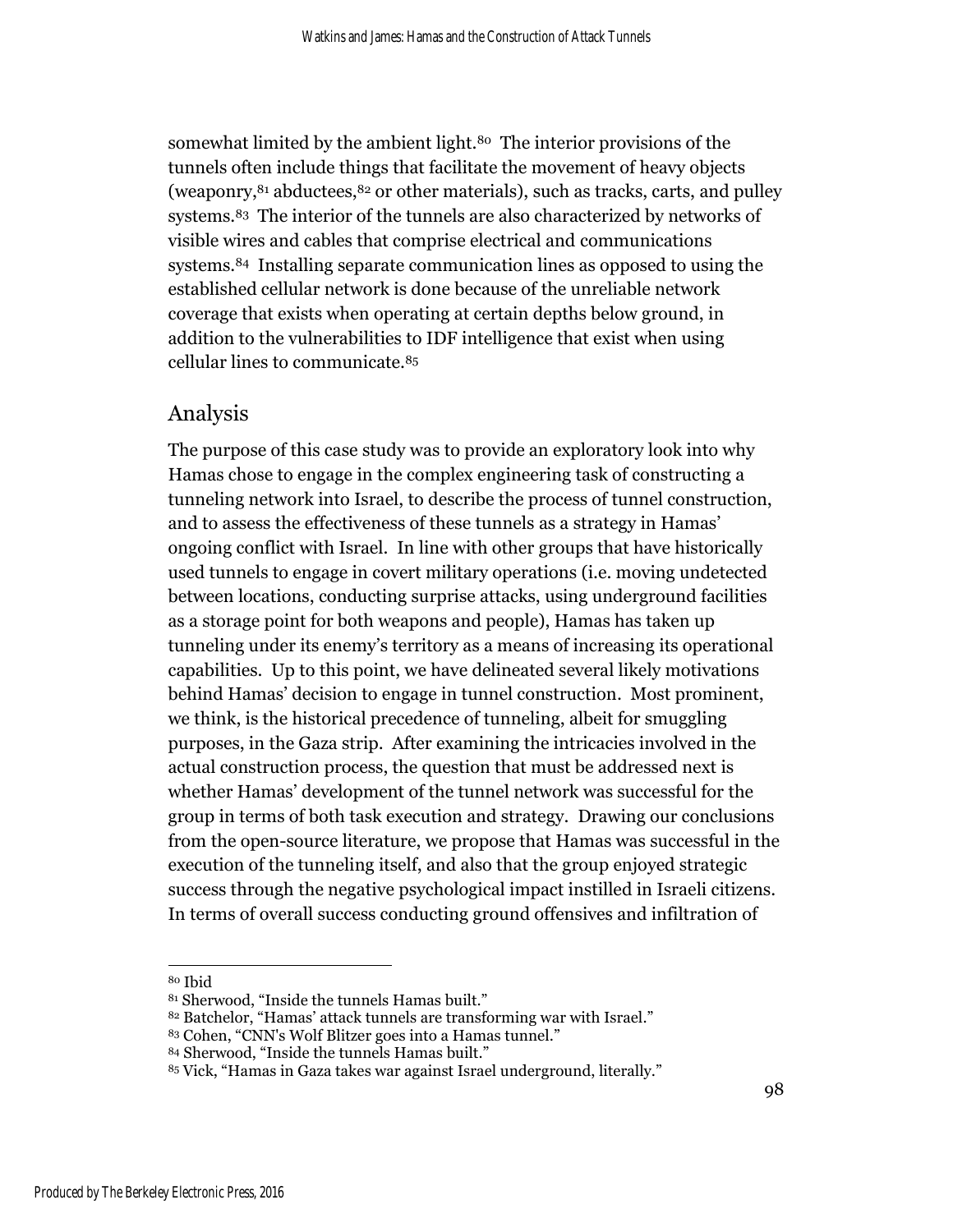Israeli territory (again, an ostensible goal of the tunnels), Hamas has enjoyed less success.

- 1. *Successful construction of tunnels*—The use of tunnels in warfare has proven to be a viable defensive tactic throughout history, especially due to the difficulties associated with successful location and assessment of scope. The above discussion has shown that (notwithstanding some collapses), Hamas has been successful in constructing and maintaining a multitude of tunnels. Moreover, even if located, tunnel destruction could prove difficult, as there is no guarantee that the tunnel would be fully destroyed. Some segments may remain intact, even after detonating an explosive to trigger a collapse. Following the IDF's campaign to eliminate the tunnels during Operation Protective Edge, Hamas claimed that the IDF's destruction of 30 tunnels was only a portion of the total number of tunnels it constructed into Israel.<sup>86</sup> Furthermore, it claimed that the tunnels that were reportedly destroyed by IDF forces were not completely destroyed, and that they were able to rebuild sections that were collapsed.<sup>87</sup> However, there is no guarantee that this information is not the product of Hamas propaganda. Regardless of how many tunnels Hamas has retained, the execution of the task of building military tunnels should be regarded overall as successful, given that the tunnels were well-equipped with the requisite technology and weaponry that would turn a simple smuggling tunnel into an operational tunnel for military purposes.
- 2. *Negative psychological impact on Israeli citizens*—One could also argue that Hamas was successful in a less direct sense, specifically, through the side effect of fear produced amongst Israeli citizens, especially those living near the Gaza border. <sup>88</sup> The discovery of the

 $\overline{a}$ <sup>86</sup> Ari Yashar, "Hamas says IDF didn't Destroy all Terror Tunnels," *Israel National News,* October 3, 2014, available at:

*http://www.israelnationalnews.com/News/News.aspx/185778.*

<sup>87</sup> Hazem Balousha, "Undeterred by Closures, Hamas still boasts of Tunnel Advantage," *Al-Monitor*, February 8, 2016, available at: *http://www.al-*

*monitor.com/pulse/originals/2016/02/gaza-hamas-strategic-weapon-tunnels-againstisrael.html#.*

<sup>88</sup> Maayan Lubell, "Tunnel attack fear turn Gaza border kibbutzim into a ghost town," *Reuters,* July 22, 2014, available at: *http://www.reuters.com/article/2014/07/22/uspalestinians-israel-tunnels-idUSKBN0FR1KV20140722*.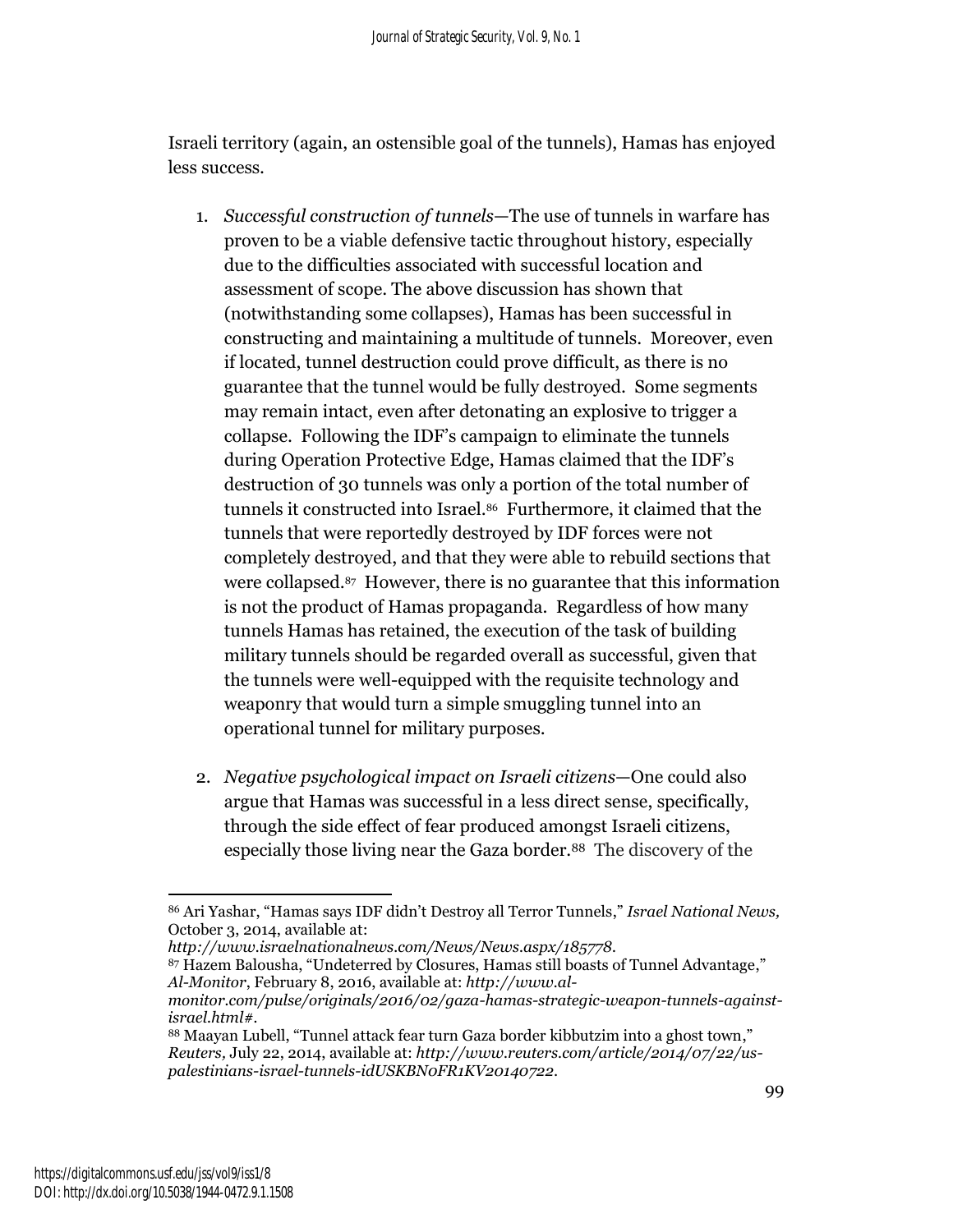complexity of the tunnel system has succeeded in raising great concern in the IDF, and in Israeli citizens. Several sources portraying Israeli civilians' reactions to the discovery have suggested a negative psychological impact resulting from fear of the tunnels, and of being kidnapped. <sup>89</sup> Indeed, one could relate prior research conducted on fear of victimization and crime that suggests that perceived risk, and not necessarily actual risk, is sufficient to affect individuals' fear of victimization.<sup>90</sup> This notion was examined in a study conducted with Israeli university students attending school in an area undergoing constant rocket attacks in 2008. The study revealed that actual risk of being victimized by rocket attacks was not necessarily a predictor of taking precautionary safety actions. For instance, students who lived within the attack zone generally had less concern about their personal risk and taking precautionary actions than those who lived outside of the attack zone.<sup>91</sup> This supports the notion that, regardless of the actual risk of being attacked, whether via missile attacks or tunnel infiltrations, the perceived risk is sufficient to produce fear amongst a populace, especially when supplemented with widespread Israeli (and international) media coverage on the tunnels. Though we would be remiss in equating fully the fear of victimization with actual victimization, fear has been associated with a host of negative outcomes, including detrimental effects on mental and physical health and quality of life in general. <sup>92</sup> Thus, the tunnels under the Israeli border, and the uncertainty they bring with them in terms of location, length, and number of openings, may potentially inflict much more damage on Israel than any single ground attack on IDF posts could achieve.

3. *Limited success in ground offensives*—The tunnels have been used by militants in several successful operations against Israeli forces that

 $\overline{a}$ <sup>89</sup> Jodi Rudoren, "Tunnels Lead Right into the Heart of Israeli Fear," *NY Times,* Jul 28, 2014, available at: *http://www.nytimes.com/2014/07/29/world/middleeast/tunnelslead-right-to-heart-of-israeli-fear.html?\_r=0*.

<sup>90</sup> Ferraro, KF, *Fear of Crime,* (Albany, NY: State University of New York Press, 1995). <sup>91</sup> Mosi Rosenboim, Uri Benzoin, Shosh Shahrabani, and Tal Shavit, "Emotions, Risk Perceptions, and Precautionary Behavior Under the Terror Attacks: A Field Study Among Israeli College Students," *Journal of Behavioral Decision Making*, 25 (2012): 248-256. <sup>92</sup> Mai Stafford, Tarani Chandola, and Michael Marmot, "Association Between Fear of Crime and Mental Health and Physical Functioning," *American Journal of Public Health,*  97(11), (November 2007): 2076-2081.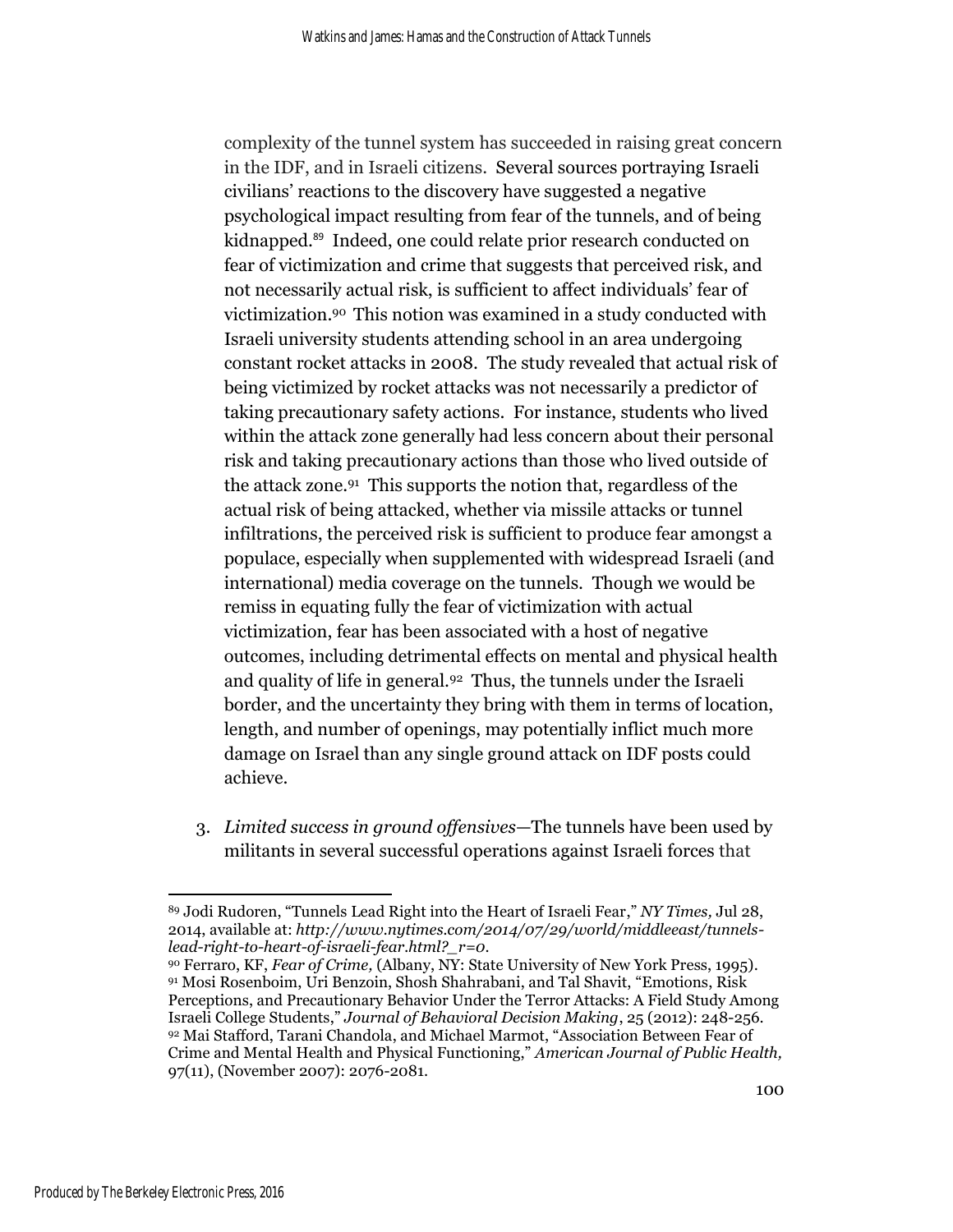included the detonation of explosives beneath IDF positions in Gaza, or small teams of Hamas militants leading surprise attacks on IDF positions in Israel. However, these were limited in scope and impact. Several July 2014 infiltrations near the Israeli villages of *Sufa* and *Nir-Am* and at Israeli security post *Nahal Oz* ended in the total deaths of 11 IDF soldiers, though Hamas experienced casualties as well.<sup>93</sup> In another incident in 2013, Hamas fighters disguised as members of the IDF killed two soldiers after attacking an army patrol car.<sup>94</sup> The abduction of Gilad Shalit in 2006 appears to be the most notable instance of a successful operation led by Hamas using tunnels. In June 2006, Hamas militants entered Israel via the underground network and abducted Gilad Shalit, an IDF soldier.<sup>95</sup> In 2011, Shalit was traded to Israel in an exchange for 1,027 Palestinian prisoners. <sup>96</sup> A senior Israeli intelligence official described the exchange as "one of the most asymmetrical incidents in recent memory." 97

The evidence of successful attacks provided here may lead one to argue that the tunnel network amounted to an overall operational failure due to the limited number and scope of these attacks—i.e. the number of IDF members killed or injured relative to the number of Hamas militants killed. One could also argue that the number of Gaza civilians who were killed during each response by the IDF, and the reinstatement of the blockade by Israel<sup>98</sup> in response to finding a tunnel system in October 2013, is further evidence of this overall failure. Considered in such a purely rational calculus, the task of tunneling was therefore not successful in meeting Hamas' likely intended goal of conducting effective ground offensives and potentially mimicking the

<sup>94</sup> McCoy, "How Hamas uses its tunnels to kill and capture Israeli soldiers."

l <sup>93</sup> Jeffrey White, "The Combat Performance of Hamas in the Gaza War of 2014," *CTC Sentinel* 7:9 (September, 2014): 9-13.

<sup>95</sup> [Lee Glendinning,](http://www.theguardian.com/profile/leeglendinning) [Warren Murray,](http://www.theguardian.com/profile/warrenmurray) [Matthew Weaver,](http://www.theguardian.com/profile/matthewweaver) [Haroon Siddique](http://www.theguardian.com/profile/haroonsiddique) and [Ben Quinn,](http://www.theguardian.com/profile/benquinn) "Gilad Shalit exchange for Palestinian prisoners – as it happened," *The Guardian,*  October 19, 2011, available at:

*http://www.theguardian.com/world/blog/2011/oct/18/gilad-shalit-releasepalestinians-live*.

<sup>&</sup>lt;sup>96</sup> Ibid.

<sup>97</sup> Adam Ciralsky, "Did Israel Avert a Hamas Massacre?", *Vanity Fair,* October 21, 2014, available at: *http://www.vanityfair.com/news/politics/2014/10/gaza-tunnel-plotisraeli-intelligence.*

<sup>98</sup> Rasha Abou Jalal, "Cement Shortage in Gaza Leaves Thousands Jobless," *Al-Monitor,*  March 3, 2014, available at: *http://www.al-*

*monitor.com/pulse/originals/2014/03/cement-blockade-siege-israel-egypt-gazaconstruction.html#.*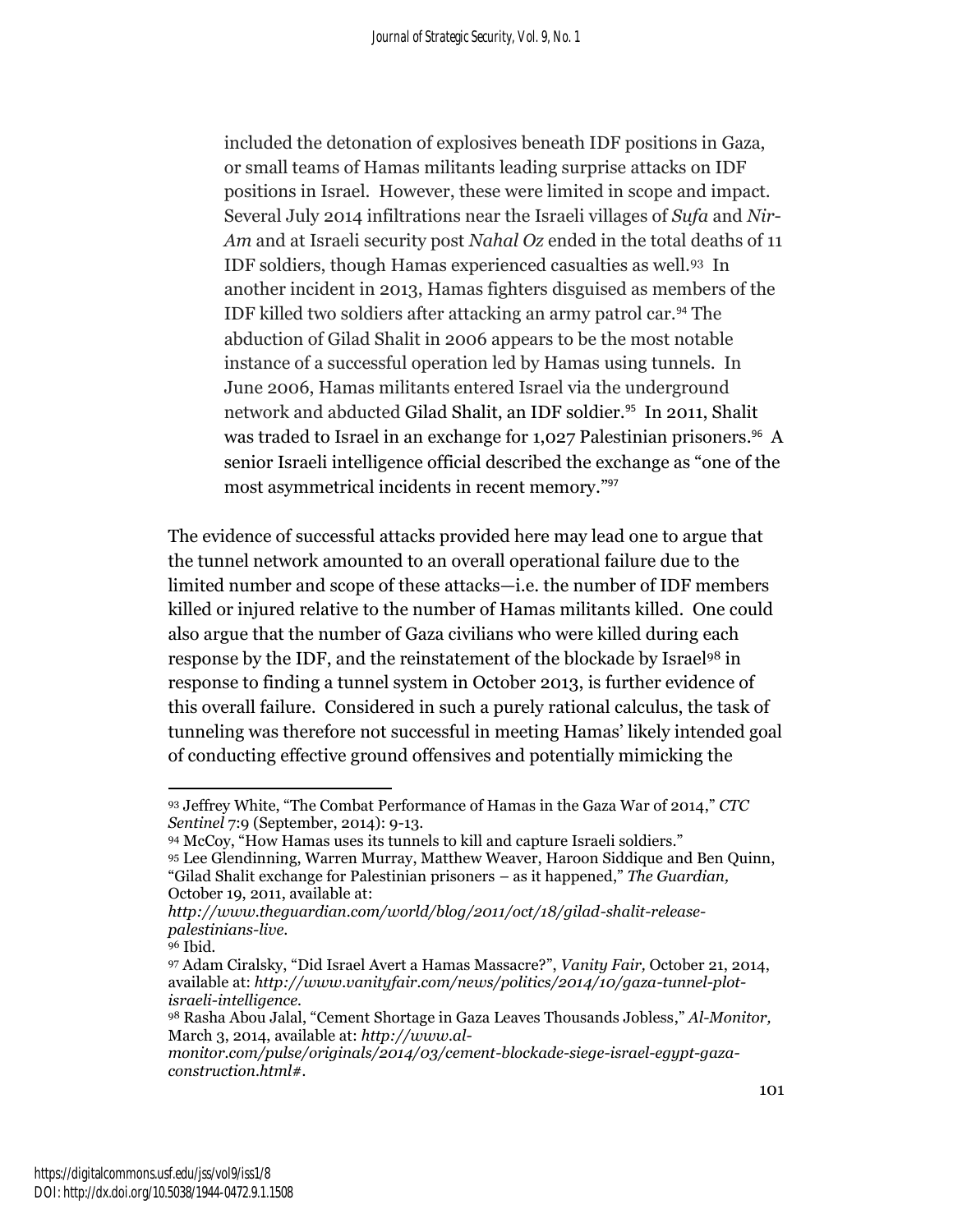singular incident involving Gilad Shalit, as the heavy costs associated with construction and IDF retaliation amount to more than the benefits realized by using the tunnels for offensive and defensive purposes.

If not subscribing to a strict cost/benefit calculation, however, it can be alternatively argued that the tunnel network was an operational success in light of the power imbalance at the outset. The idea that Hamas was able to carry out several successful ground offensives on IDF military posts and inflict casualties of any number could be considered a success for the organization and its larger cause, given the fact that the tunnel network was never expected to meet Israel's military force one to one. The idea that the group has been able to cause what little damage it has may be even more meaningful given the extensive resources that go into Israel's maintaining a very capable and sophisticated military operation, <sup>99</sup> including substantial resources devoted to locating and eliminating Hamas tunnels.

### **Conclusion**

In this case study, we have set forth several reasons why Hamas may have decided to construct a network of tunnels into Israel. We propose that the decision was a culmination of several factors, but was mainly due to the historical use and knowledge of building smuggling tunnels in Gaza. Despite the limited success associated with the use of attack tunnels as an offensive tool in its conflict with Israel, Hamas was very successful in the *construction*  of these advanced tunnels, and in consequently instilling a certain degree of fear within its enemy. Structurally, the tunnels are well built and have allowed Hamas to carry out several offensive operations against the IDF. The idea that the group was able to inflict damage upon Israel, whether that be physically, psychologically, or politically, <sup>100</sup> could, in our view, be considered a successful undertaking. Nevertheless, our analysis and conclusions must be tempered by the fact that this study relies almost entirely on open-source material, much of it stemming from Israeli sources. Taking this into consideration, we propose that Hamas' decision to construct these operational tunnels, and the level of structural sophistication achieved,

 $\overline{\phantom{a}}$ <sup>99</sup> For example, see Michael Martinez and Josh Levs, "How Iron Dome Blocks Rockets From Gaza, Protects Israelis," *CNN,* July 9, 2014, available at:

*http://www.cnn.com/2014/07/09/world/meast/israel-palestinians-iron-dome/.* <sup>100</sup> "Israel to 'Resist International Pressure' Over Gaza," *BBC,* July 12, 2014, available at: *http://www.bbc.com/news/world-middle-east-28271546.*